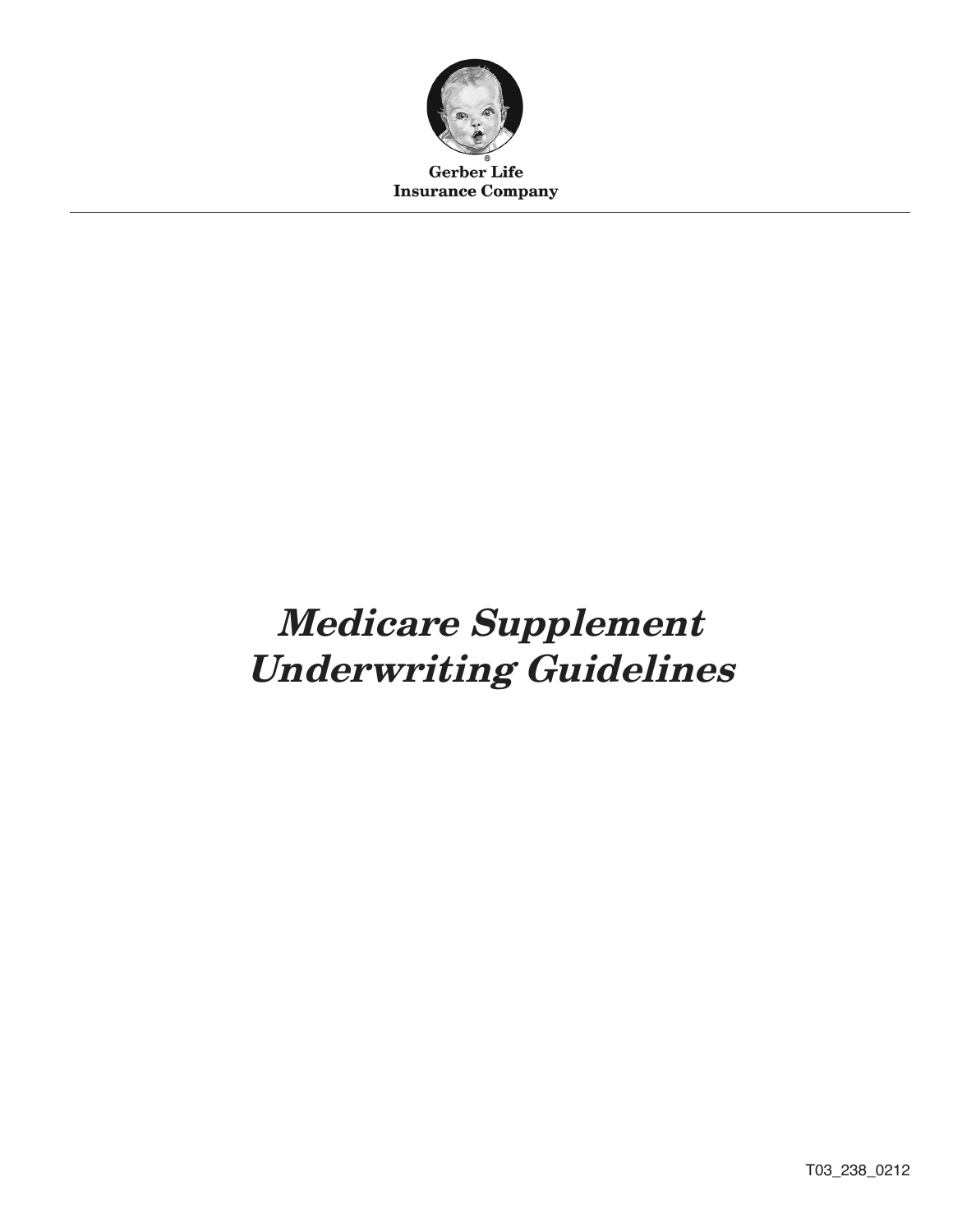# Table of Contents

|                                     | Addresses for Mailing and Delivery Receipts                            |  |
|-------------------------------------|------------------------------------------------------------------------|--|
| <b>Online Forms</b><br>$\bullet$    |                                                                        |  |
| $\bullet$                           | <b>Important Phone Numbers</b>                                         |  |
|                                     |                                                                        |  |
|                                     |                                                                        |  |
| Open Enrollment                     |                                                                        |  |
| $\bullet$                           | States with Under Age 65 Requirements                                  |  |
| <b>Selective Issue</b><br>$\bullet$ |                                                                        |  |
| <b>Application Dates</b>            |                                                                        |  |
| $\bullet$                           | <b>Coverage Effective Dates</b>                                        |  |
| Replacements<br>$\bullet$           |                                                                        |  |
| Reinstatements<br>$\bullet$         |                                                                        |  |
| $\bullet$                           | Medicare Select to Medicare Supplement Conversion Privilege            |  |
| $\bullet$                           | Telephone Interviews                                                   |  |
| $\bullet$                           | Pharmaceutical Information                                             |  |
| $\bullet$                           | <b>Policy Delivery Receipt</b>                                         |  |
|                                     | <b>Guarantee Issue Rules</b>                                           |  |
|                                     | Guaranteed Issue Rights for Voluntary Termination of Group Health Plan |  |
|                                     | <b>Additional State Specific Rights</b>                                |  |
|                                     | Guaranteed Issue Rights for Loss of Medicaid Qualification             |  |
|                                     |                                                                        |  |
|                                     | Medicare Advantage (MA) Annual Election Period                         |  |
| $\bullet$                           | Medicare Advantage (MA) Proof of Disenrollment                         |  |
| $\bullet$                           | Guarantee Issue Rights                                                 |  |
|                                     |                                                                        |  |
| $\bullet$                           | <b>Calculating Premium</b>                                             |  |
|                                     | <b>Types of Medicare Policy Ratings</b>                                |  |
|                                     | Height and Weight Chart                                                |  |
| $\bullet$                           | Completing the Premium on the Method of Payment Form                   |  |
|                                     | <b>Collection of Premium</b>                                           |  |
| <b>Business Checks</b>              |                                                                        |  |
|                                     | Premium Receipt and Notice of Information Practices                    |  |
| Shortages                           |                                                                        |  |
|                                     |                                                                        |  |

- • Refunds
- • General Administrative Rule 12 Month Rate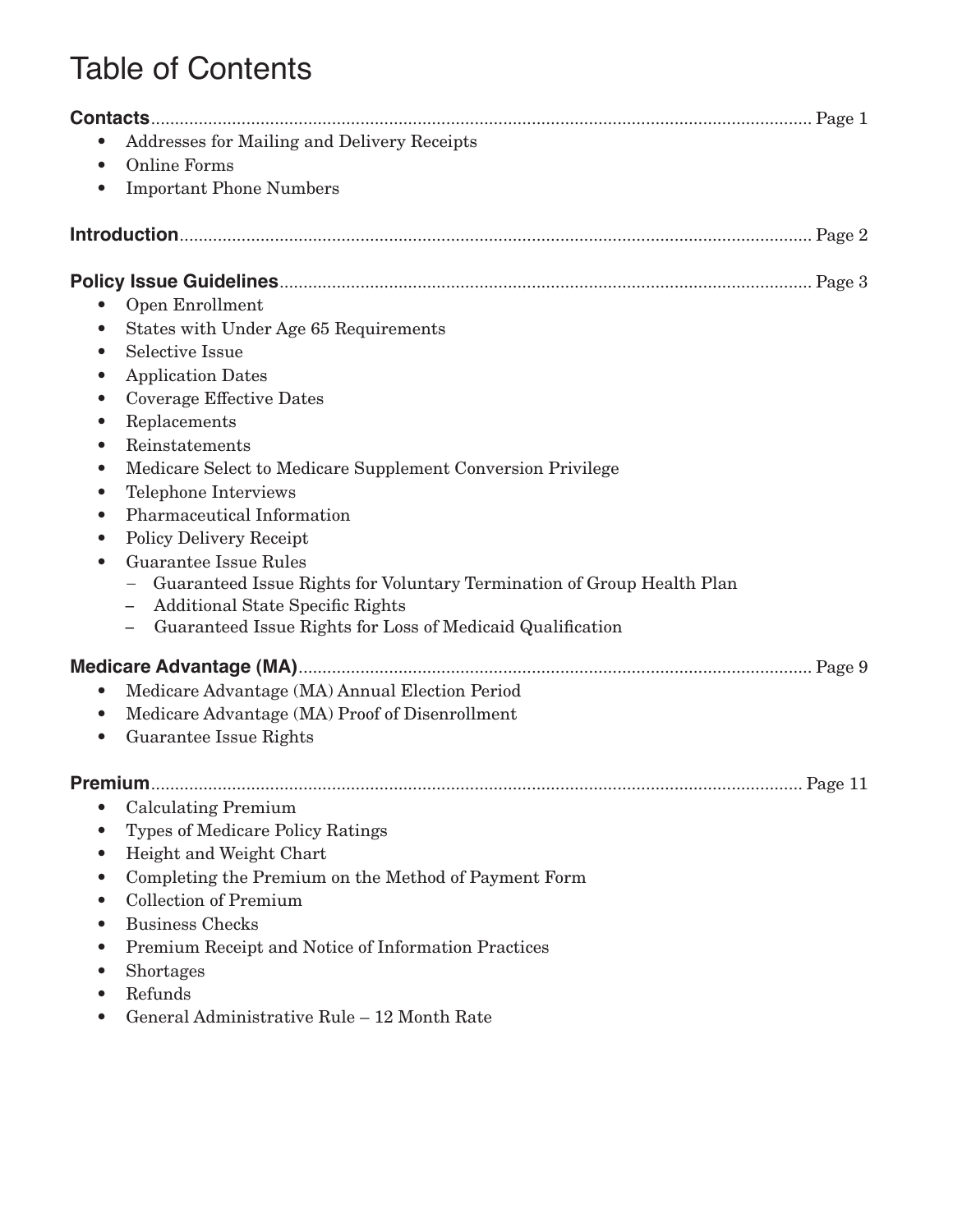| <b>Application Sections</b>                                                                                                                       |  |
|---------------------------------------------------------------------------------------------------------------------------------------------------|--|
| Section A - Plan Information Section                                                                                                              |  |
| Section B - Applicant Information                                                                                                                 |  |
| Section C - Medicare Information                                                                                                                  |  |
| Section D - Previous or Existing Coverage Information<br>Section $E$ – Please answer all of the following questions                               |  |
| Section F - Health Information                                                                                                                    |  |
| Section G – Medication Information                                                                                                                |  |
| Section H - Agreement and Authorization                                                                                                           |  |
| Section J – To be Completed by Producer<br>$\overline{\phantom{0}}$                                                                               |  |
|                                                                                                                                                   |  |
| Uninsurable Health Conditions<br>$\bullet$                                                                                                        |  |
| Partial List of Medications Associated with Uninsurable Health Conditions<br>$\bullet$                                                            |  |
|                                                                                                                                                   |  |
| The Facts<br>$\bullet$                                                                                                                            |  |
| The Process<br>$\bullet$                                                                                                                          |  |
|                                                                                                                                                   |  |
| Application<br>$\bullet$                                                                                                                          |  |
| <b>Producer Information Page</b><br>$\bullet$                                                                                                     |  |
| Method of Payment Form<br>$\bullet$                                                                                                               |  |
| Premium Receipt and Notice of Information Practices<br>$\bullet$                                                                                  |  |
| <b>Replacement Form</b><br>$\bullet$                                                                                                              |  |
| <b>Select Disclosure Agreement</b><br>$\bullet$<br>Agent or Witness Certification for Non-English Speaking and/or Reading Applicants<br>$\bullet$ |  |
|                                                                                                                                                   |  |
| Arkansas - Documentation of Solicitation of Medicare Related Products form                                                                        |  |
| $\bullet$                                                                                                                                         |  |
| California – California Agent / Applicant Meeting Form<br>$\bullet$<br>- Guarantee Issue and Open Enrollment Notice for California                |  |
| Colorado - Commission Disclosure Form<br>$\bullet$                                                                                                |  |
| Florida-Florida Certification Form<br>$\bullet$                                                                                                   |  |
| Illinois – Medicare Supplement Checklist<br>$\bullet$                                                                                             |  |
| Iowa - Important Notice Before You Buy Health Insurance<br>$\bullet$                                                                              |  |
| Kentucky - Medicare Supplement Comparison Statement<br>$\bullet$                                                                                  |  |
| Louisiana – Your Rights Regarding the Release and Use of Genetic Information<br>$\bullet$                                                         |  |
| Maryland - Eligible Persons for Guarantee Issue and Open Enrollment<br>$\bullet$                                                                  |  |
| Minnesota - Agent Information Form<br>$\bullet$                                                                                                   |  |
| Montana – Privacy Notice<br>$\bullet$                                                                                                             |  |
| Nebraska – Senior Health Counseling Notice<br>$\bullet$                                                                                           |  |
| Ohio - Solicitation and Sale Disclosure<br>$\bullet$                                                                                              |  |
| New Mexico - New Mexico Confidential Abuse Information<br>$\bullet$                                                                               |  |
| Pennsylvania – Guarantee Issue and Open Enrollment Notice<br>$\bullet$                                                                            |  |
| South Carolina – Duplication of Insurance Form<br>$\bullet$                                                                                       |  |
| Texas - Definition of Eligible Person for Guaranteed Issue Notice<br>$\bullet$                                                                    |  |
| Wisconsin – Disclosure of Other Health Insurance Sold to Applicant by Agent<br>$\bullet$                                                          |  |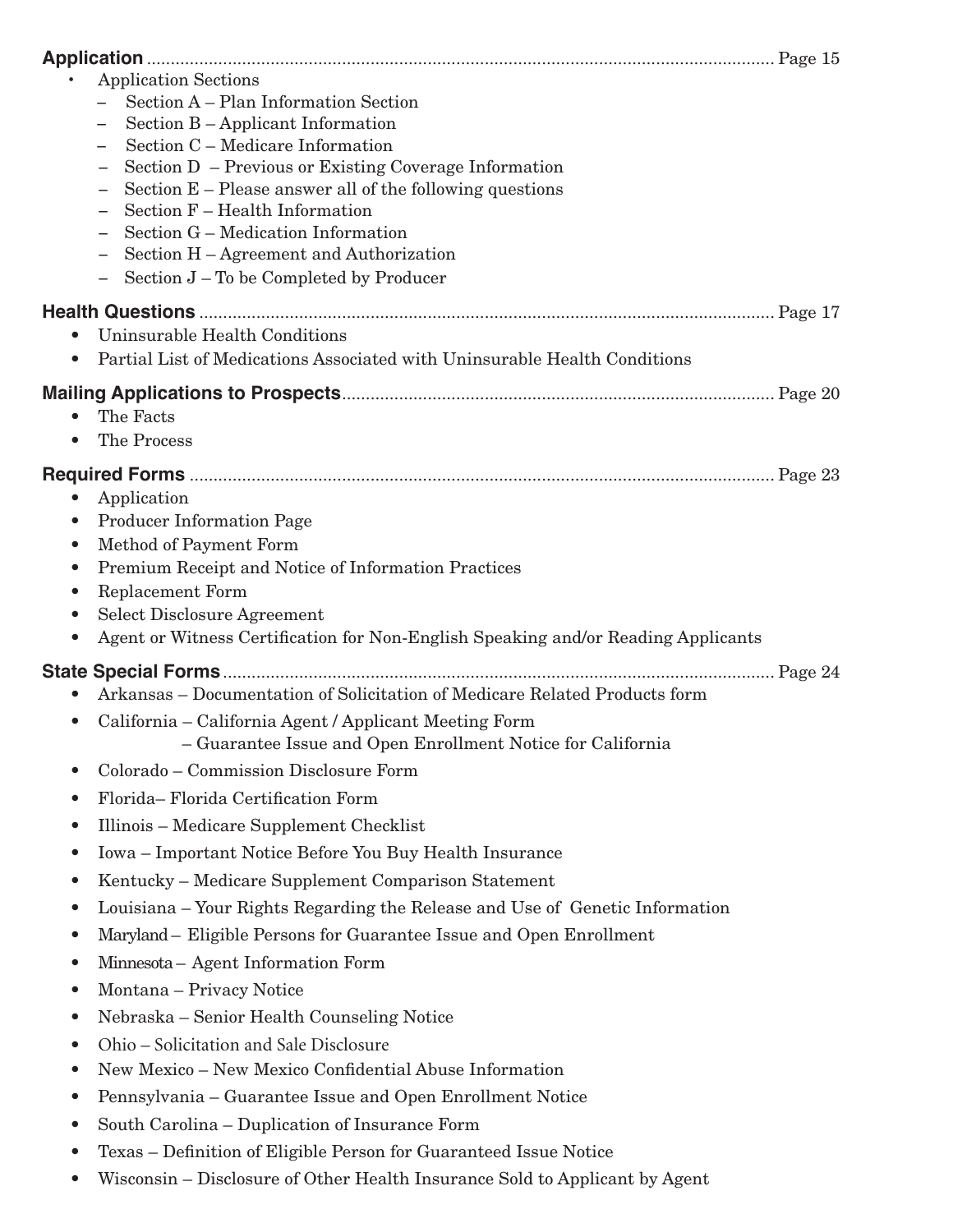# **CONTACTS**

#### **Addresses for Mailing New Business and Delivery Receipts**

When mailing or shipping your new business applications, be sure to use the preaddressed envelopes.

#### **Administrative Office Mailing Information**

| <b>Mailing Address</b>        | Overnight/Express Address         |
|-------------------------------|-----------------------------------|
| Gerber Life Insurance Company | Gerber Life Insurance Company     |
| P.O. Box 2271                 | Records/Mailing Processing Center |
| Omaha, NE 68103-2271          | 9330 State Highway 133            |
|                               | Blair, NE 68008-6179              |

#### FAX Number for New Business - Automated Bank Account Withdrawal Applications 1-866-422-9139

#### **Online Forms, General and State Specific**

http://www.gerberlifegroup.com

• Enter user name and password and click "log in". USER NAME: medsupp PASSWORD: medsupp

#### **Important Phone Numbers**

| <b>Area</b>                        | <b>Phone Number</b> |
|------------------------------------|---------------------|
| Underwriting                       | 1-800-646-1999      |
| Sales Support                      | 1-877-617-5592      |
| Licensing                          | 1-800-863-8963      |
| <b>Compensation Support Center</b> | 1-877-466-8353      |
| Customer Call Center, Service      | 1-877-778-0839      |
| Customer Call Center, Claims       | 1-877-656-5424      |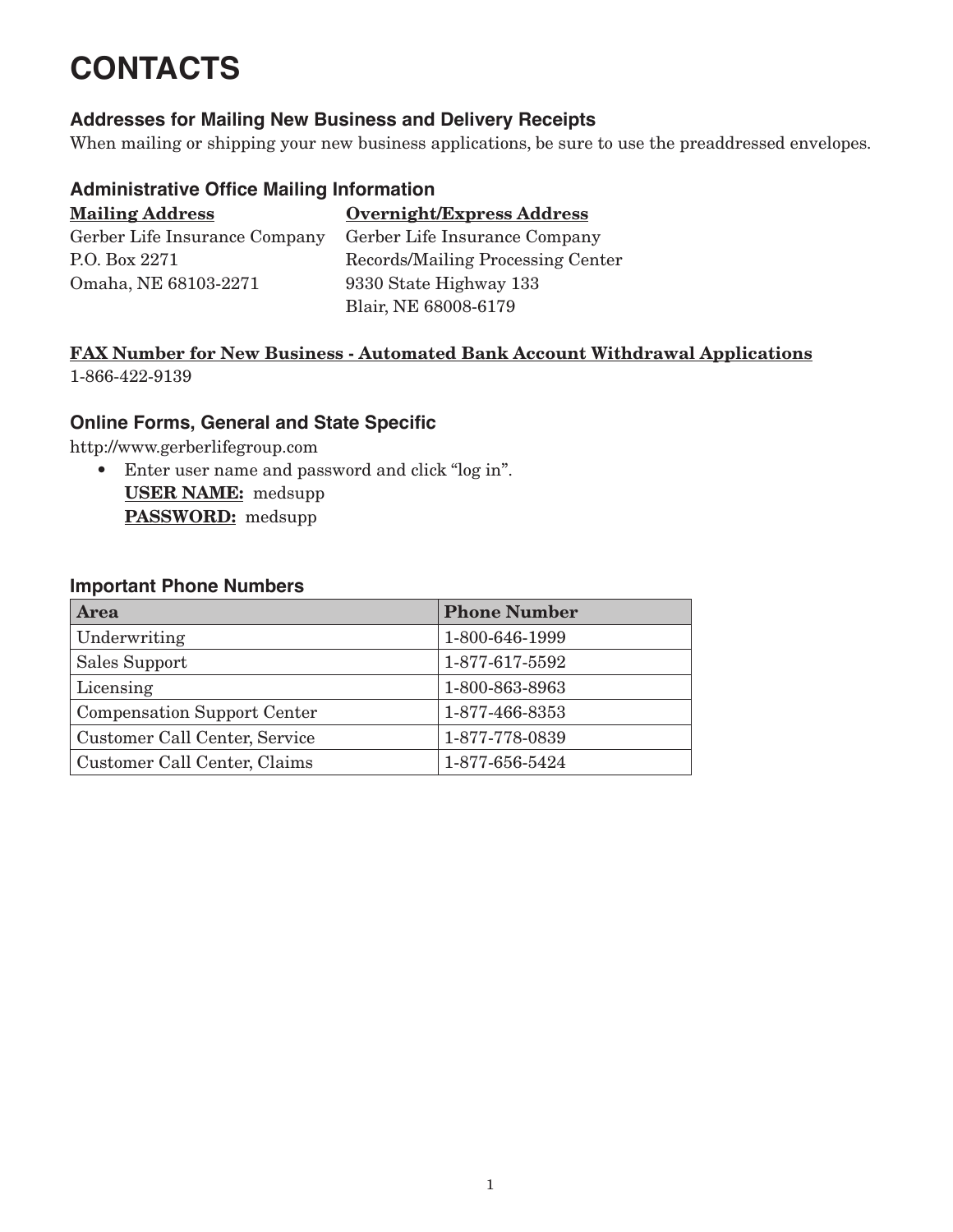# **INTRODUCTION**

This guide provides information about the evaluation process used in the underwriting and issuing of Medicare supplement insurance policies. Our goal is to process each application as quickly and efficiently as possible while assuring proper evaluation of each risk. To ensure we accomplish this goal, the producer or applicant will be contacted directly by underwriting if there are any problems with an application.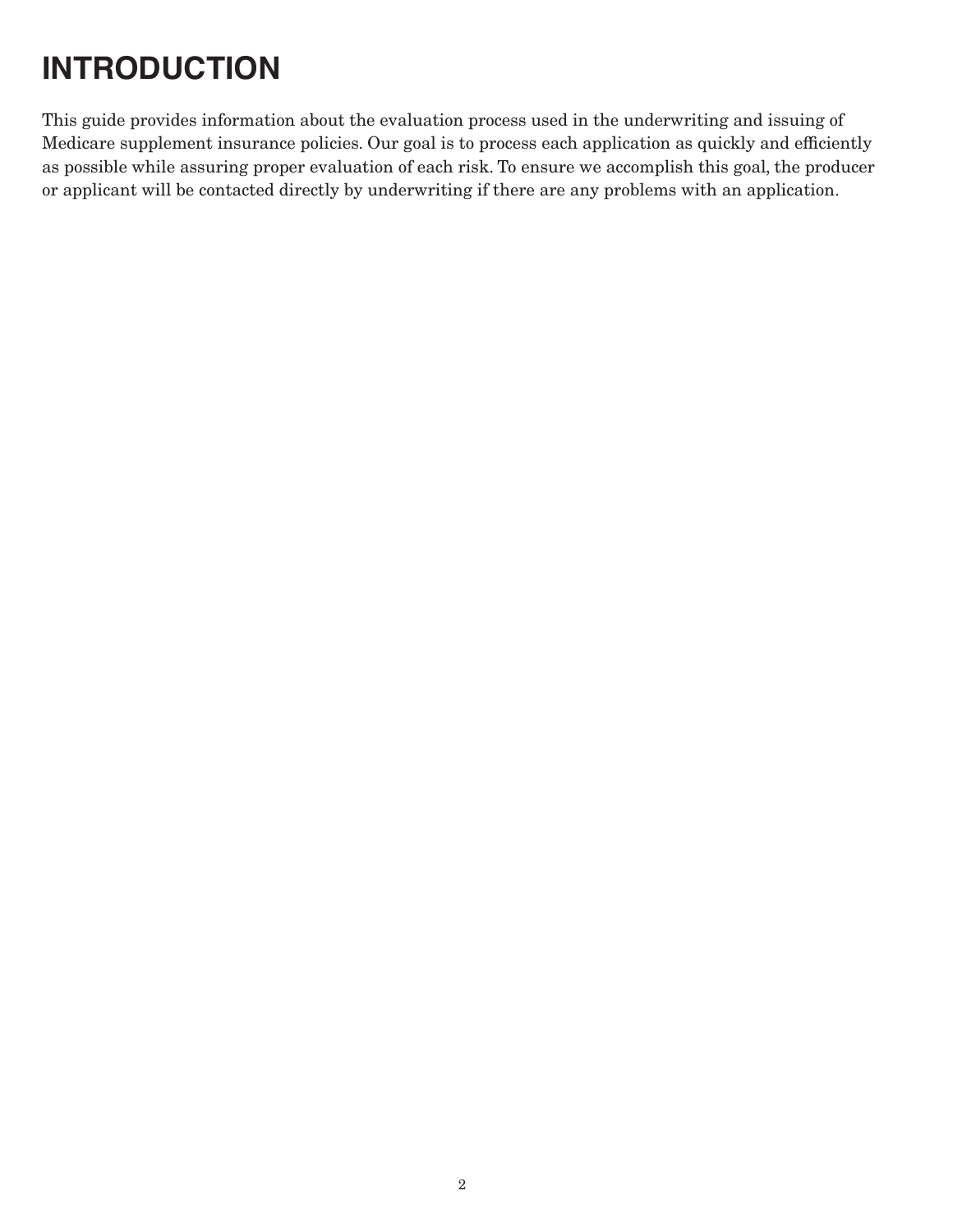# **POLICY ISSUE GUIDELINES**

All applicants must be covered under Medicare Part A & B in Michigan, Texas and Washington; in all other states, only Part A is required. Policy issue is state specific. The applicant's state of residence controls the application, forms, premium and policy issue. If an applicant has more than one residence, the state where taxes are filed should be considered as the state of residence. Please refer to your introductory materials for required forms specific to your state.

### **Open Enrollment**

To be eligible for open enrollment, an applicant must be at least  $64\frac{1}{2}$  years of age (in most states) and be within six months of his/her enrollment in Medicare Part B.

Applicants covered under Medicare Part B prior to age 65 are eligible for a six-month open enrollment period upon reaching age 65.

# **Additional Open Enrollment periods for Residents of the following state:**

California – Annual Open Enrollment lasting 60 days, beginning 30 days before and ending 30 days after the individual's birthday, during which time a person may replace any Medicare supplement policy with a policy of equal or lesser benefits. Coverage will not be made effective prior to the individual's birthday. Please include documentation verifying the Plan information and paid to date of the current coverage. If replacing a pre-standardized Plan, a copy of the current policy or policy schedule is required.

Missouri – Individuals that terminate a Medicare supplement policy within 30 days of the annual policy anniversary date may obtain the same plan on a guarantee issue basis from any issuer that offers that plan. This would include Medicare supplement and select plans. Please include documentation verifying the Plan information, paid-to-date and the policy anniversary of the current coverage. For policies with an effective date of 6/1/2010 or after, individuals with existing plans E, H, I and J can convert to one of the following plans: A, B, C, F, K or L.

Washington – Individuals who currently have a standardized Medicare supplement plan may replace the plan as indicated below on an Open Enrollment basis.

- Persons with a Plan A may only move to another Plan A.
- Persons with a Plan B, C, D, E, F, G, M or N may move to any other Plan B, C, D, F (including high deductible), G, M or N (Whether higher or lower in benefits compared to current plan.)
- • Persons with a "Standardized" Plan H, I or J may move to another less comprehensive Plan B, C, D, F, G, M or N.
- Please include documentation verifying the Plan information and paid-to-date of the current coverage. Note: Plans E, H, I and J will no longer be available for new business as of June 1, 2010.

#### **States with Under Age 65 Requirements**

| California      | Plans A & F available. Open enrollment if applied for within six months of Part B<br>enrollment. Not available for individuals with end stage renal disease. |  |  |
|-----------------|--------------------------------------------------------------------------------------------------------------------------------------------------------------|--|--|
| Colorado        | All plans available. Open enrollment if applied for within six months of Part B<br>enrollment.                                                               |  |  |
| <b>Delaware</b> | All plans are available only for individuals on Medicare due to end-stage renal disease.<br>Open enrollment if within 6 months of Part B enrollment.         |  |  |
| Florida         | All plans available. Open enrollment if applied for within six months of Part B<br>enrollment.                                                               |  |  |
| Georgia         | All plans available. Open enrollment if applied for within six months of Part B<br>enrollment.                                                               |  |  |
| <b>Illinois</b> | All plans available. Open enrollment if applied for within six months of Part B<br>enrollment.<br>3                                                          |  |  |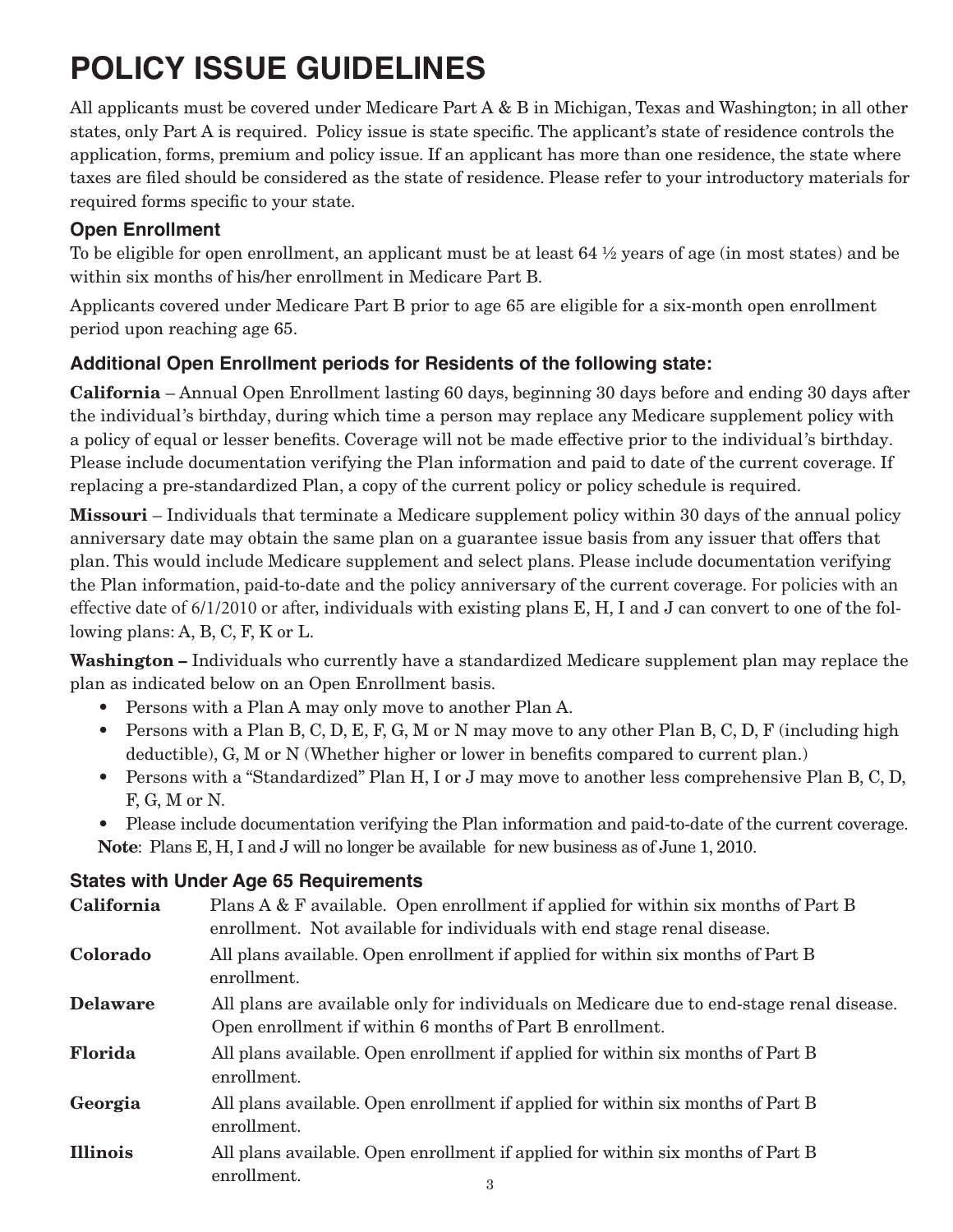| <b>Kansas</b>         | All plans available. Open enrollment if applied for within six months of Part B<br>enrollment.                   |  |
|-----------------------|------------------------------------------------------------------------------------------------------------------|--|
| Kentucky              | All plans are available. No open enrollment. All applications are underwritten.                                  |  |
| Louisiana             | All plans available. Open enrollment if applied for within six months of Part B<br>enrollment.                   |  |
| Maryland              | Plans A & C available. Open enrollment if applied for within six months of Part B<br>enrollment.                 |  |
| Minnesota             | All plans and riders available. Open enrollment if applied for within six<br>months of Part B enrollment.        |  |
| Mississippi           | All plans available. Open enrollment if applied for within six months of Part B<br>enrollment.                   |  |
| <b>Missouri</b>       | All plans available. Open enrollment if applied for within six months of Part B<br>enrollment.                   |  |
| <b>New Hampshire</b>  | All plans available. Open enrollment if applied for within six months of Part B<br>enrollment.                   |  |
| <b>New Jersey</b>     | Plan C available to people ages 50-64. Open enrollment if applied for within six<br>months of Part B enrollment. |  |
| <b>North Carolina</b> | Plans A & F available. Open enrollment if applied for within six months of Part B<br>enrollment.                 |  |
| Oklahoma              | Plan A is available. Open enrollment if applied for within six months of Part B<br>enrollment.                   |  |
| Oregon                | All plans available. Open enrollment if applied for within six months of Part B<br>enrollment.                   |  |
| Pennsylvania          | All plans available. Open enrollment if applied for within six months of Part B<br>enrollment.                   |  |
| <b>South Dakota</b>   | All plans available. Open enrollment if applied for within six months of Part B<br>enrollment.                   |  |
| <b>Tennessee</b>      | All plans available. Open enrollment if applied for within six months of Part B<br>enrollment.                   |  |
| <b>Texas</b>          | Plan A is available. Open enrollment if applied for within six months of Part B<br>enrollment.                   |  |
| Wisconsin             | Base policy and riders are available. Open enrollment if within 6 months of Part B<br>enrollment.                |  |

#### **Selective Issue**

Applicants over the age of 65, or under age 65 in the states listed above, and at least six months beyond enrollment in Medicare Part B will be selectively underwritten. All health questions must be answered. The answers to the health questions on the application will determine the eligibility for coverage. If any health questions are answered "Yes," including "Not Sure" in California, the applicant is not eligible for coverage. Applicants will be accepted or declined. Elimination endorsements will not be used.

In addition to the health questions, the applicant's height and weight will be taken into consideration when determining eligibility for coverage. Coverage will be declined for those applicants who are outside the established height and weight guidelines.

Health information, including answers to health questions on applications and claims information, is confidential and is protected by state and federal privacy laws. Accordingly, Gerber Life Insurance Company does not disclose health information to any non-affiliated insurance company.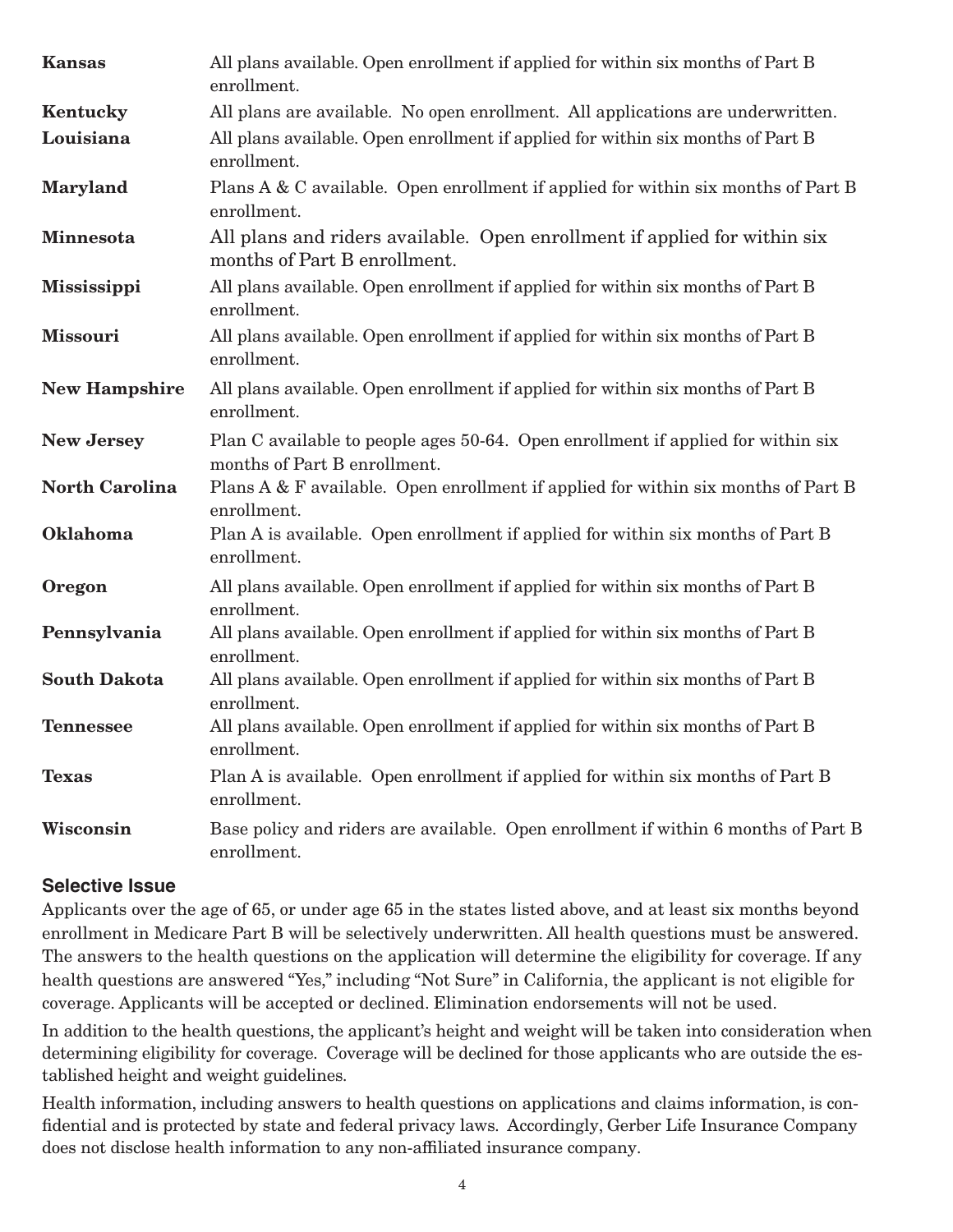### **Application Dates**

- Open Enrollment Up to six months prior to the month the applicant turns age 65
- Underwritten Cases Up to 60 days prior to the requested coverage effective date
- West Virginia Applications may be taken up to 30 days prior to the month the applicant turns age 65.
- Wisconsin Applications may be taken up to 90 days prior to the month the applicant turns age 65.

#### **Coverage Effective Dates**

Coverage will be made effective as indicated below:

- 1. Between age 64  $\frac{1}{2}$  and 65 The first of the month the individual turns age 65.
- 2. All Others Application date or date of termination of other coverage, whichever is later.

#### **Replacements**

A "replacement" takes place when an applicant terminates an existing Medicare supplement/Select policy and replaces it with a new Medicare supplement policy. Gerber Life requires a fully completed application when applying for a replacement policy (both internal and external replacements).

A policyowner wanting to apply for a nontobacco plan must complete a new application and qualify for coverage.

If an applicant has had a Medicare supplement policy issued by Gerber Life within the last 60 days, any new applications will be considered to be a replacement application. If more than 60 days has elapsed since prior coverage was in force, then applications will follow normal underwriting rules.

All replacements involving a Medicare supplement, Medicare Select or Medicare Advantage plan must include a completed Replacement Notice. One copy is to be left with the applicant; one copy should accompany the application. The replacement cannot be applied for on the exact same coverage and exact same company.

The replacement Medicare supplement policy cannot be issued in addition to any other existing Medicare supplement, Select or Medicare Advantage plan.

#### **Reinstatements**

When a Medicare supplement policy has lapsed and it is within 90 days of the last paid to date, coverage may be reinstated, based upon meeting the underwriting requirements.

When a Medicare supplement policy has lapsed and it is more than 90 days beyond the last paid to date, the coverage cannot be reinstated. The client may, however, apply for new coverage. All underwriting requirements must be met before a new policy can be issued.

#### **Medicare Select to Medicare Supplement Conversion Privilege**

Policy owners covered under a Medicare Select plan with Gerber Life Insurance Company may decide they no longer wish to participate in our hospital network. Coverage may be converted to one of our Medicare supplement plans not containing network restrictions. We will make available any Medicare supplement policy offered in their state that provides equal or lesser benefits. A new application must be completed; however, evidence of insurability will not be required if the Medicare Select policy has been inforce for at least six months at the time of conversion.

#### **Telephone Interviews**

Random telephone interviews with applicants will be conducted on underwritten cases. Please be sure to advise your clients that we may be calling to verify the information on their application.

In Wisconsin, telephone interviews will be conducted with applicants age 75 and over on underwritten cases.

#### **Pharmaceutical Information**

Gerber has implemented a process to support the collection of pharmaceutical information for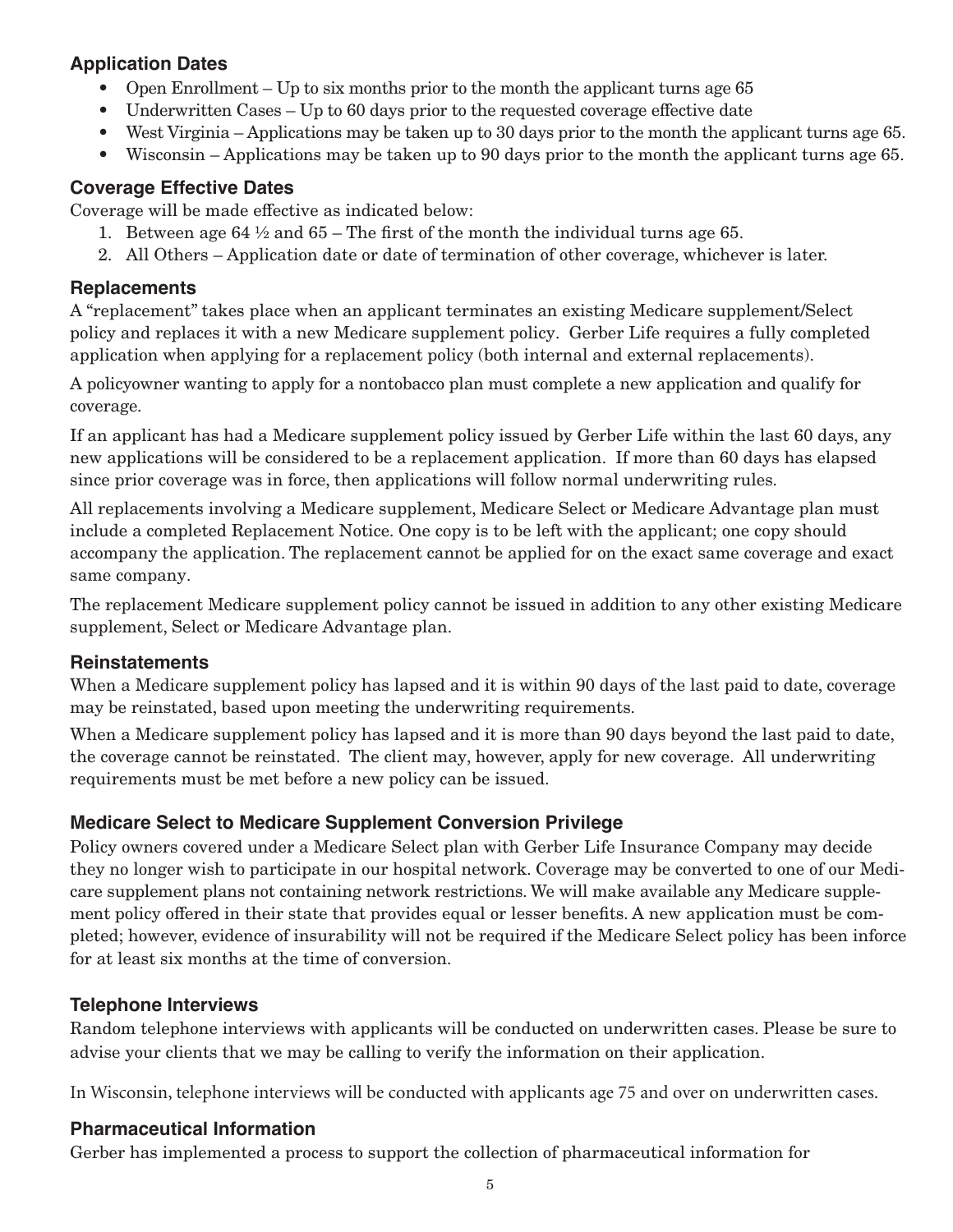underwritten Medicare supplement applications. The "Authorization to Disclose Personal Information (HIPAA)" is included in the Agreement and Authorization section of the application. Prescription information noted on the application will be compared to the additional pharmaceutical information received. This additional information will not be solely used to decline coverage.

# **Policy Delivery Receipt**

Delivery receipts are required on all policies issued in Louisiana, South Dakota and West Virginia. Two copies of the delivery receipt will be included in the policy package. One copy is to be left with the client. The second copy must be returned to Gerber in the postage-paid envelope which is also included in the policy package.

In Kentucky and Nebraska the policy is allowed to be mailed directly to the insured. If this option is elected, the delivery receipt does not need to be included in the policy package; If the policy is not mailed directly to the insured a delivery receipt will need to be included in the policy package.

# **Guarantee Issue Rights**

The situations listed below are based upon scenarios found in the Guide to Health Insurance.

| <b>Guarantee Issue Situation</b>                   | Client has the right to buy                          |
|----------------------------------------------------|------------------------------------------------------|
| Client is in the original Medicare Plan and has an | Medigap Plan A, B, C, F, K or L that is sold in cli- |
| employer group health plan (including retiree or   | ent's state by any insurance company.                |
| COBRA coverage) or union coverage that pays af-    |                                                      |
| ter Medicare pays. That coverage is ending.        | If client has COBRA coverage, client can either      |
|                                                    | buy a Medigap policy/certificate right away or wait  |
| Note: In this situation, state laws may vary.      | until the COBRA coverage ends.                       |
| Client is in the original Medicare Plan and has a  |                                                      |
| Medicare SELECT policy/certificate. Client moves   |                                                      |
| out of the Medicare SELECT plan's service area.    | Medigap Plan A, B, C, F, K or L that is sold by any  |
|                                                    | insurance company in client's state or the state he/ |
| Client can keep the Medigap policy/certificate or  | she is moving to.                                    |
| he/she may want to switch to another Medigap       |                                                      |
| policy/certificate.                                |                                                      |
| Client's Medigap insurance company goes bankrupt   |                                                      |
| and the client loses coverage, or client's Medigap | Medigap Plan A, B, C, F, K or L that is sold in cli- |
| policy/certificate coverage otherwise ends through | ent's state by any insurance company.                |
| no fault of client.                                |                                                      |

# **Group Health Plan Proof of Termination**

Proof of Involuntary Termination: If applying for Medicare supplement, Underwriting cannot issue coverage as Guarantee Issue without proof that an individual's employer coverage is no longer offered. The following is required:

- Complete the Other Health Insurance section on the Medicare supplement application; and
- Provide a copy of the termination letter, showing date of and reason for termination, from the employer or group carrier

Proof of Voluntary Termination: Under the state specific voluntary terminations scenarios, the following proof of termincation is required along with completing the Other Health Insurance section on the Medicare supplement application:

- • Certificate of Group Health Plan Coverage.
- In IA, NM, OK, VA and WV, provide proof of change in benefits from employer or group carrier.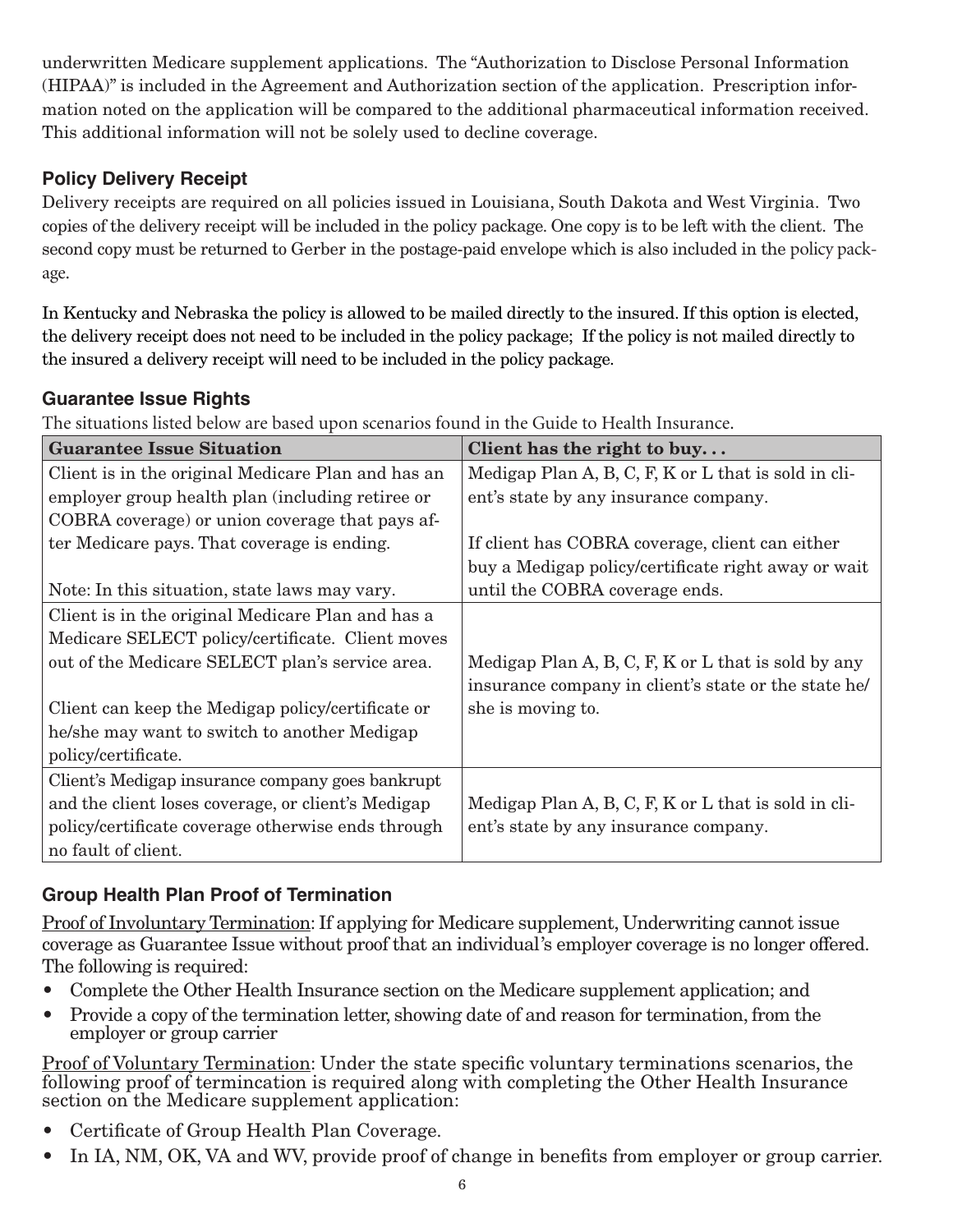#### **Guaranteed Issue Rights for Voluntary Termination of Group Health Plan**

| <b>State</b>                              | <b>Qualifies for Guaranteed Issue</b>                                                                                                                                                                                    |  |
|-------------------------------------------|--------------------------------------------------------------------------------------------------------------------------------------------------------------------------------------------------------------------------|--|
| CO, KS, ID, IL, IN,<br>MT, NJ, OH, PA, TX | if the employer sponsored plan is primary to Medicare.                                                                                                                                                                   |  |
| AR, FL, MO, LA, SD                        | No conditions - always qualifies.                                                                                                                                                                                        |  |
| CA                                        | if the employer sponsored plan's benefits are reduced, with Part B coinsurance no<br>longer being covered.                                                                                                               |  |
| IA                                        | if the employer sponsored plan's benefits are reduced, but does not include a defined<br>threshold.                                                                                                                      |  |
| NM, OK, VA, WV                            | if the employer sponsored plan's benefits are reduced substantially.                                                                                                                                                     |  |
| WI                                        | if the annualized premium for the employer sponsored plan would be greater than<br>125% of the Basic Annual Premium for the applicant's age, gender and tobacco, then<br>the applicant would qualify for GI eligibility. |  |

For purposes of determining GI eligibility due to a Voluntary Termination of an employer sponsored group welfare plan, a reduction in benefits will be defined as any increase in the insured's deductible amount or their coinsurance requirements (flat dollar co-pays or coinsurance %). A premium increase without an increase in the deductible or coinsurance requirement will not qualify for GI eligibility. This definition will be used to satisfy IA, NM, OK, VA and WV requirements. Proof of coverage termination is required.

#### **Additional State Specific Guarantee Issue Rights**

- **Minnesota** Basic Plan and any combination of these riders: Part A Deductible, Part B Deductible, and Part B Excess for all Guarantee Issue situations.
- **Wisconsin** All plans and riders available for all Guarantee Issue situations.

# **Guarantee Issue Rights for Loss of Medicaid Qualification**

| <b>State</b> | <b>Open Enrollment Situation</b>                        | Client has the right to buy               |
|--------------|---------------------------------------------------------|-------------------------------------------|
| CA           | Client is enrolled in Medicare Part B, and as a         | 65 years or older                         |
|              | result of an increase in income or assets, is no longer | any Medigap plan offered by any issuer.   |
|              | eligible for Medi-Cal benefits, or is only eligible     | <b>Under Age 65</b>                       |
|              | for Medi-Cal benefits with a share cost and certify     | Plans A and F. Not available for          |
|              | at the time of application that they have not met       | individuals with end stage renal disease. |
|              | the share of cost. Open enrollment beginning with       |                                           |
|              | notice of termination and ending six months after       |                                           |
|              | the termination date.                                   |                                           |

| <b>State</b> | <b>Guarantee Issue Situation</b>                     | Client has the right to buy                |
|--------------|------------------------------------------------------|--------------------------------------------|
| <b>KS</b>    | Client loses eligibility for health benefits under   | any Medigap plan offered by any issuer.    |
|              | Medicaid. Guaranteed Issue beginning with notice     |                                            |
|              | of termination and ending 63 days after the termina- |                                            |
|              | tion date.                                           |                                            |
| OR           | Client is enrolled in an employee welfare benefit    | Medigap Plan A, B, C, F (including F)      |
|              | plan or a state Medicaid plan that provides health   | with a high deductible), K or L offered by |
|              | benefits that supplement the benefits under Medi-    | any issuer.                                |
|              | care, and the plan terminates or the plan ceases to  |                                            |
|              | provide all such supplemental health benefits. Guar- |                                            |
|              | anteed Issue beginning with notice of termination    |                                            |
|              | and ending 63 days after the termination date.       |                                            |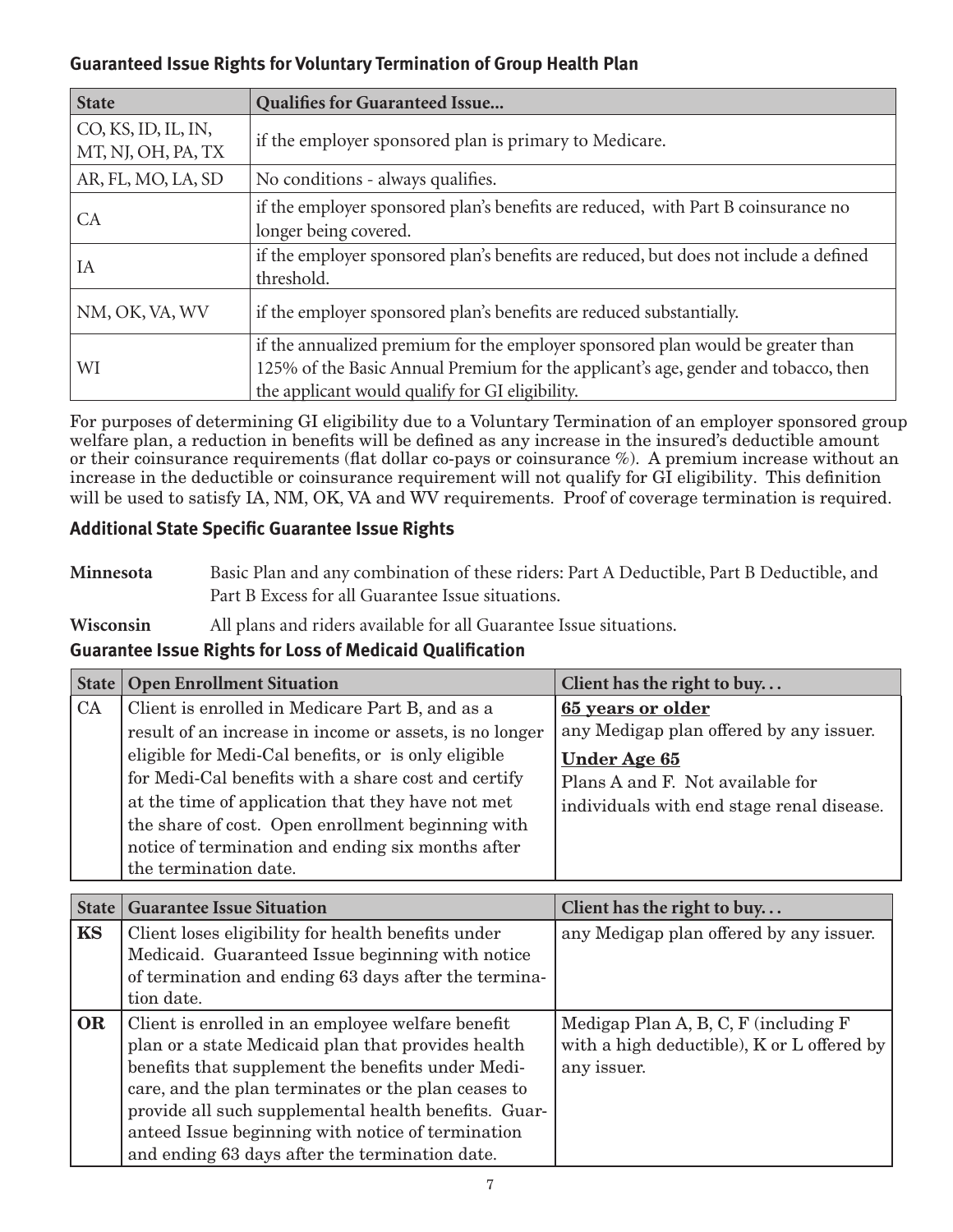| <b>TN</b> | Client is enrolled under Medicaid and the enrollment<br>involuntarily ceases and the individual is eligible for<br>and enrolled in Medicare Part B. Guaranteed Issue<br>beginning with notice of termination and ending 63<br>days after the termination date.                                               | Medigap Plan A, B, C, F (including F with<br>a high deductible), K or L offered by any<br>issuer.                                                                                                                        |
|-----------|--------------------------------------------------------------------------------------------------------------------------------------------------------------------------------------------------------------------------------------------------------------------------------------------------------------|--------------------------------------------------------------------------------------------------------------------------------------------------------------------------------------------------------------------------|
| <b>TX</b> | Client loses eligibility for health benefits under<br>Medicaid. Guaranteed Issue beginning with notice<br>of termination and ending 63 days after the termina-<br>tion date.                                                                                                                                 | Medigap Plan A, B, C, F (including F)<br>with a high deductible), K or L offered by<br>any issuer; except that for persons under<br>65 years of age, it is a policy which has a<br>benefit package classified as Plan A. |
| <b>UT</b> | Client is enrolled in Medicaid and is involuntarily<br>terminated. Guaranteed Issue beginning with notice<br>of termination and ending 63 days after the termina-<br>tion date.                                                                                                                              | Medigap Plan A, B, C, F (including F)<br>with a high deductible), K or L offered by<br>any issuer.                                                                                                                       |
| WI        | Client is eligible for benefits under Medicare Parts<br>A and B and is covered under the medical assistance<br>program and subsequently loses eligibility in the<br>medical assistance program. Guaranteed Issue begin-<br>ning with notice of termination and ending 63 days<br>after the termination date. | Wisconsin's Basic Medicare supplement<br>policy or certificate, along with any of-<br>fered rider.                                                                                                                       |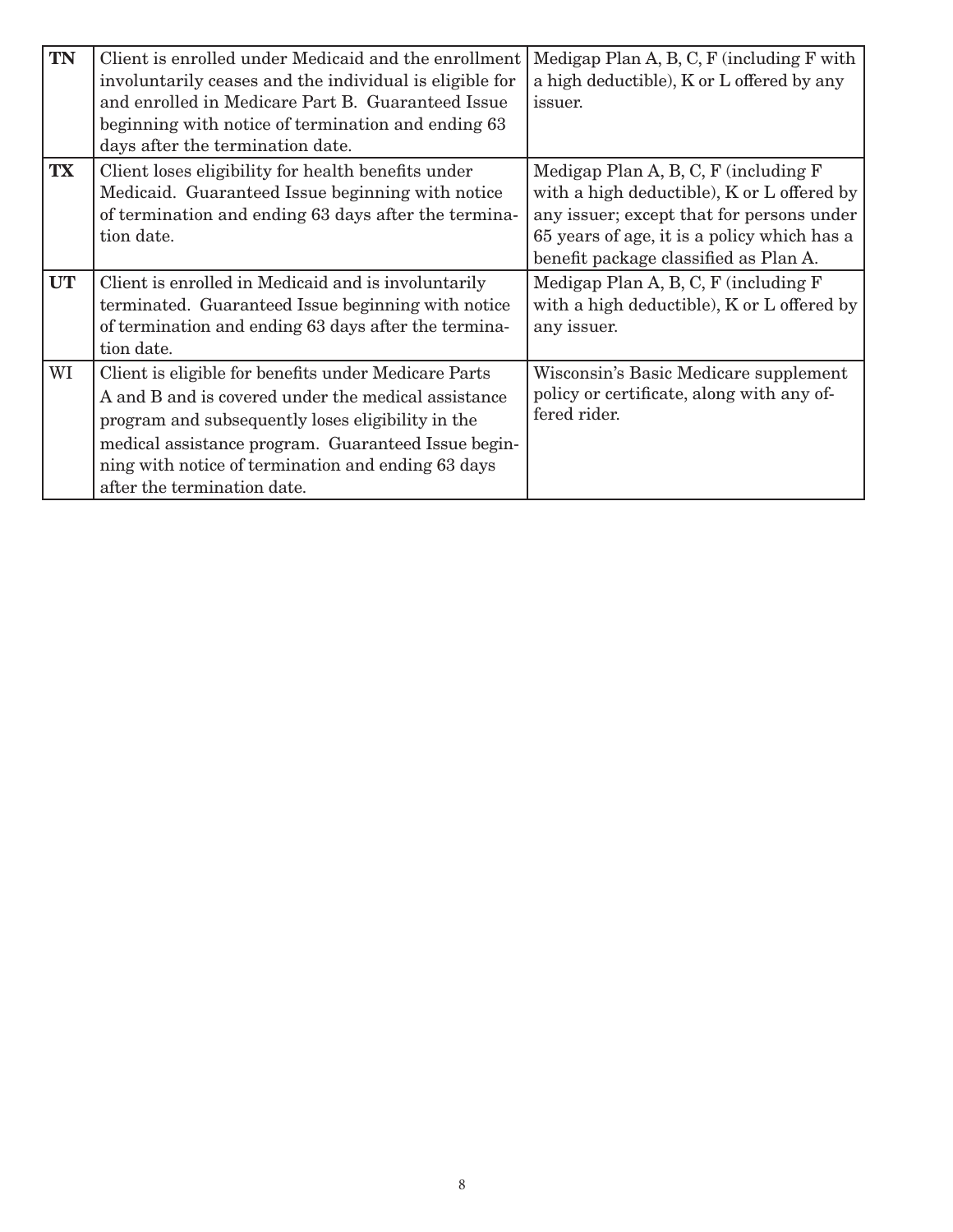# **MEDICARE ADVANTAGE (MA)**

# **Medicare Advantage (MA) Annual Election Period**

| <b>General Election Periods</b><br>for Medicare Advantage<br>(MA) | <b>Timeframe</b>                        | Allows for                                                                                                                                                                                                                                                                                                                                                                                               |
|-------------------------------------------------------------------|-----------------------------------------|----------------------------------------------------------------------------------------------------------------------------------------------------------------------------------------------------------------------------------------------------------------------------------------------------------------------------------------------------------------------------------------------------------|
| Annual Election Period (AEP)                                      | Oct. $15th$ – Dec. 7th<br>of every year | • Enrollment selection for a MA plan<br>Disenroll from a current MA plan<br>$\bullet$<br>Enrollment selection for Medicare Part D                                                                                                                                                                                                                                                                        |
| Medicare Advantage Disenroll-<br>ment Period (MADP)               | Jan. 1st - Feb. 14th<br>of every year   | • MA enrollees to disenroll from any MA plan<br>and return to Original Medicare<br>The MADP does not provide an oppourtunity to:<br>• Switch from original Medicare to a Medicare<br>Advantage Plan<br>• Switch from one Medicare Advantage Plan to<br>another<br>• Switch from one Medicare Prescription Drug<br>Plan to another<br>• Join, switch or drop a Medicare Medical Sav-<br>ings Account Plan |

There are many types of election periods other than the ones listed above. If there is a question as to whether or not the MA client can disenroll, please refer the client to the local SHIP office for direction.

#### **Medicare Advantage (MA) Proof of Disenrollment**

If applying for a Medicare supplement, Underwriting cannot issue coverage without proof of disenrollment. If a member disenrolls from Medicare, the MA plan must notify the member of his/her Medicare supplement guarantee issue rights.

#### Disenroll during AEP and MADP

Complete the MA section on the Medicare supplement application; and

- 1. Send **ONE** of the following with the application
	- a. A copy of the applicant's MA plan's termination notice
	- b. Image of insurance ID card (only allowed if MA plan is being terminated)

#### If an individual is disenrolling outside AEP/MADP

- 1. Complete the MA section on the Medicare supplement application; and
- 2. Send a copy of the applicant's MA plan's disenrollment notice with the application.

For any questions regarding MA disenrollment eligibility, contact your State Health Insurance Assistance Program (SHIP) office or call 1-800-MEDICARE, as each situation presents its own unique set of circumstances. The SHIP office will help the client disenroll and return to Medicare.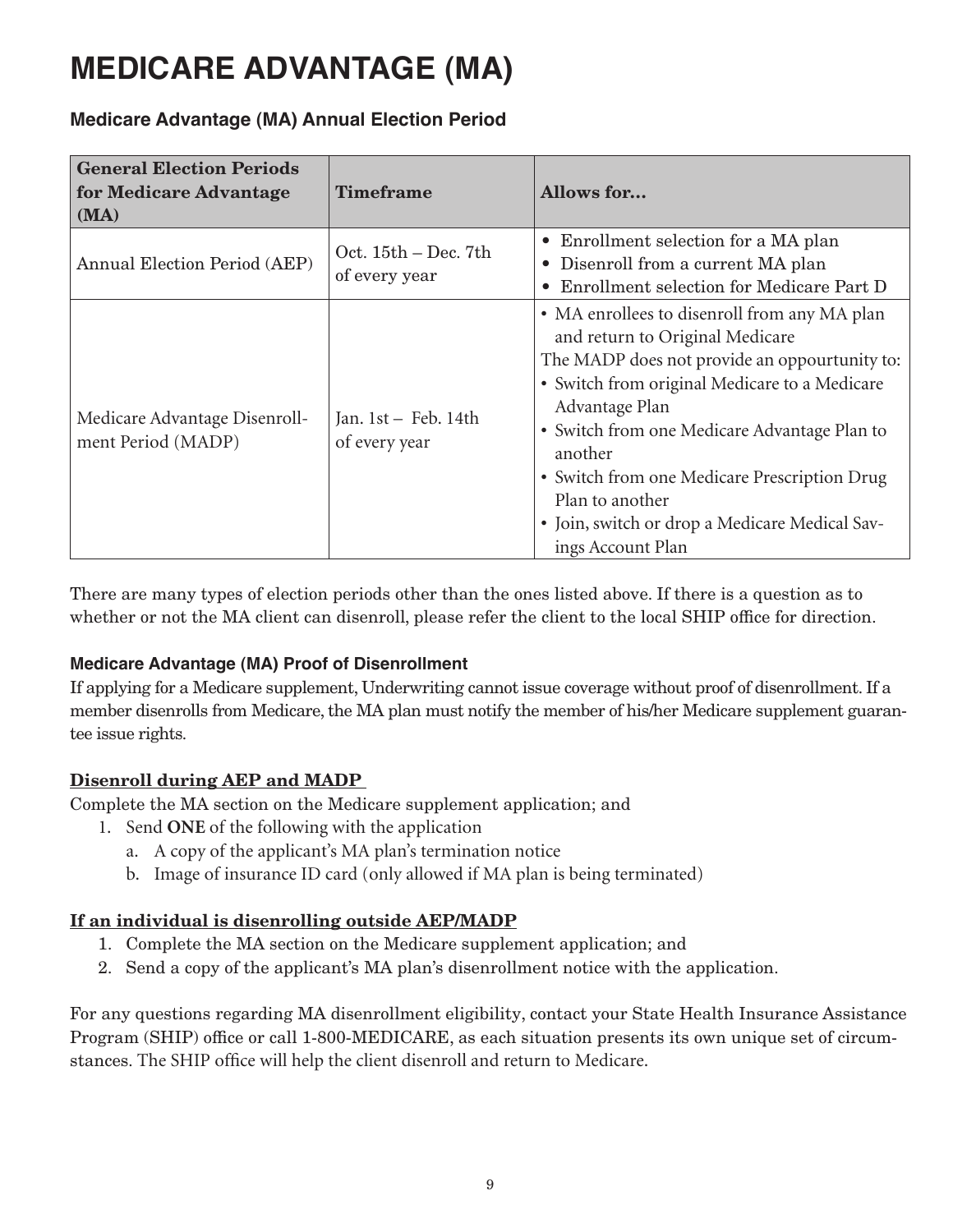# **Guarantee Issue Rights**

The situations listed below are based upon scenarios found in the Guide to Health Insurance.

| <b>Guarantee Issue Situation</b>                       | Client has the right to                                   |
|--------------------------------------------------------|-----------------------------------------------------------|
| Client's MA plan is leaving the Medicare program,      | buy a Medigap Plan A, B, C, F, K or L that is sold        |
| stops giving care in his/her area, or client moves out | in the client's state by any insurance carrier. Client    |
| of the plan's service area.                            | must switch to original Medicare Plan.                    |
| Client joined an MA plan when first eligible for       |                                                           |
| Medicare Part A at age 65 and within the first year    | buy any Medigap plan that is sold in your state by        |
| of joining, decided to switch back to original Medi-   | any insurance company.                                    |
| care.                                                  |                                                           |
|                                                        | obtain client's Medigap policy/certificate back if that   |
| Client dropped his/her Medigap policy/certificate to   | carrier still sells it. If his/her former Medigap policy/ |
| join an MA Plan for the first time, have been in the   | certificate is not available, the client can buy a Me-    |
| plan less than a year and want to switch back.         | digap Plan A, B, C, F, K or L that is sold in his/her     |
|                                                        | state by any insurance company.                           |
| Client leaves an MA plan because the company has       | buy Medigap plan A, B, C, F, K or L that is sold in       |
| not followed the rules or has misled the client.       | the client's state by any insurance company.              |
| Client's group health plan ended and the client        |                                                           |
| joined a MA Plan for the first time, has been in the   |                                                           |
| plan less than a year, and wants to switch back to     | buy any Medigap plan and riders                           |
| Original Medicare. (Wisconsin only)                    |                                                           |

If you believe another situation exists, please contact the client's local SHIP office.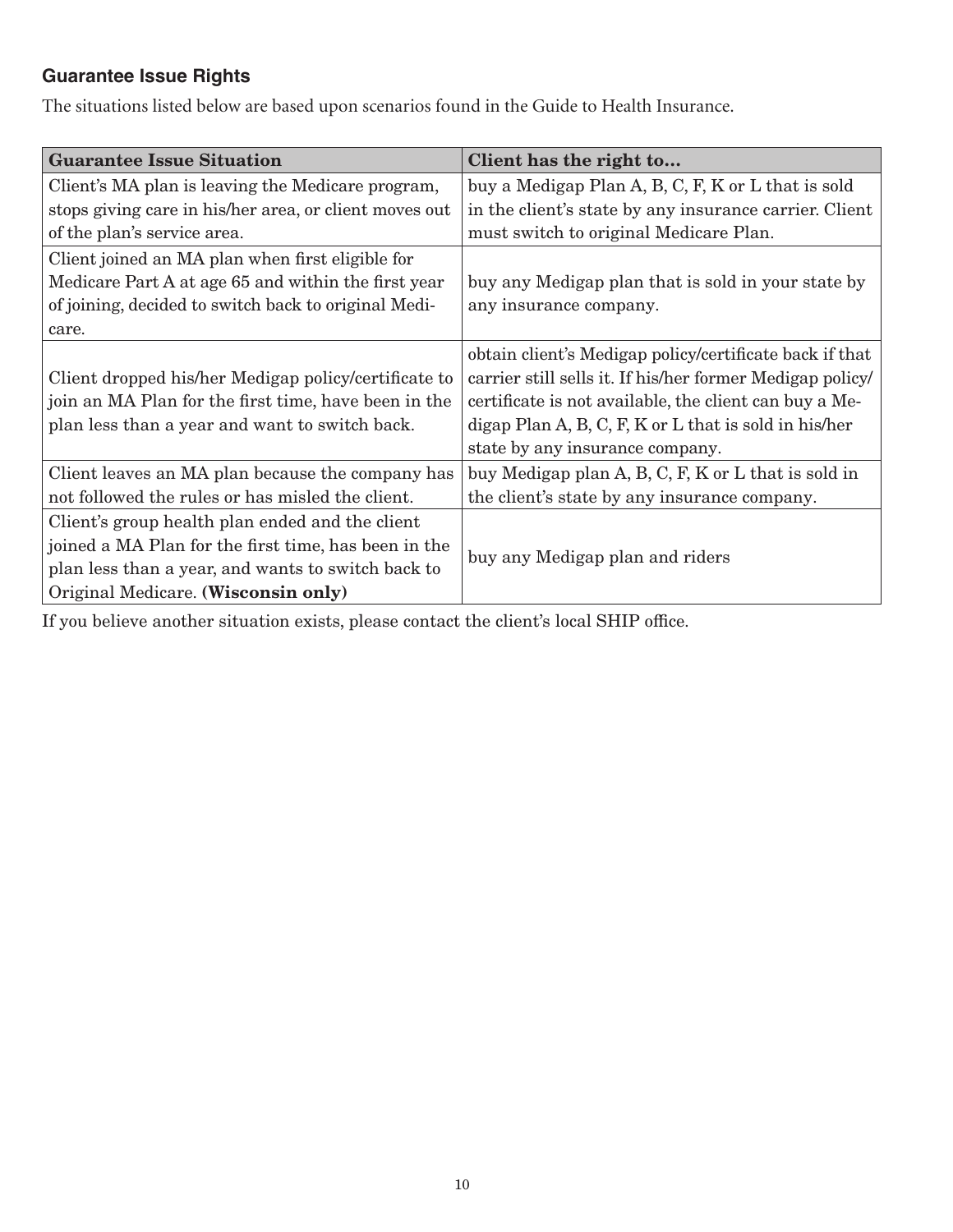# **PREMIUM**

# **Calculating Premium**

# Utilize Outline of Coverage

- Determine ZIP code where the client resides and find the correct rate page for that ZIP code
- • Determine Plan
- • Determine if non-tobacco or tobacco
- Find Age/Gender Verify that the age and date of birth are the exact age as of the application date
- This will be your base monthly premium

#### Tobacco rates do not apply during Open Enrollment or Guarantee Issue situations in the following states:

Arkansas Colorado Iowa Illinois Kentucky Louisiana Maryland Michigan Missouri New Hampshire New Jersey North Carolina North Dakota Ohio Pennsylvania Tennessee Utah Virginia Washington Wisconsin

#### Utilizing the Calculate Your Premium Form

Enter the **base** premium on line #1 and proceed with the instructions that follow.

# **Types of Medicare Policy Ratings**

- Community Rated The same monthly premium is charged to everyone who has the Medicare policy, regardless of age. Premiums are the same no matter how old the applicant is. Premiums may go up because of inflation and other factors, but not based on age.
- **Issue-age Rated** The premium is based on the age the applicant is when the Medicare policy is bought. Premiums are lower for applicants who buy at a younger age, and won't change as they get older. Premiums may go up because of inflation and other factors, but not because of applicant's age.
- Attained-age Rated The premium is based on the applicant's current age so the premium goes up as the applicant gets older. Premiums are low for younger buyers, but go up as they get older. In addition to change in age, premiums may also go up because of inflation and other factors.

**Note:** If a premium is paid by a business account, refer to the "Business Checks" section of this guide to determine if acceptable.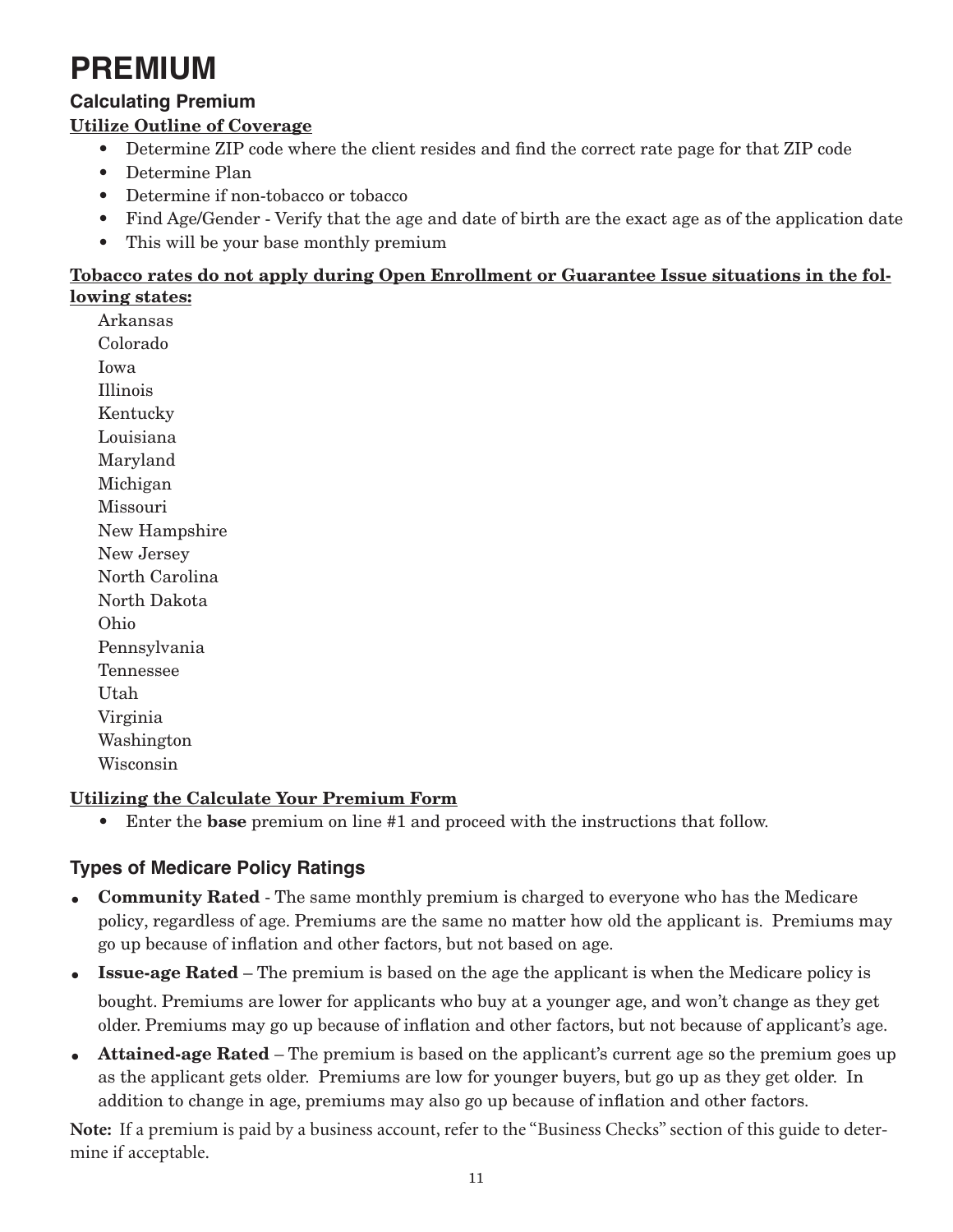#### State Tobacco / Non-Tobacco Rates Gender Rates Attained, Issue, or Community Rated Tobacco Rates During Open Enrollment Enrollment/ Policy Fee AL | Y | Y | A | Y | Y  $\begin{array}{ccccccccccccccccc} \textbf{AR} & & & Y & & | & & \textbf{N} & & | & & \textbf{C} & & | & & \textbf{N} & & | & & \textbf{N} \end{array}$ AZ | Y | Y | I | Y | Y  $\mathbf{CA}$  | Y | N | A | Y | Y  $\begin{array}{ccccccccccccccccccccc}\n\textbf{CO} & & & Y & & | & & Y & & | & & \textbf{A} & & | & & \textbf{N} & & | & & \textbf{Y}\n\end{array}$ DE | Y | Y | A | Y | Y FL | Y | Y | I | Y | Y GA Y Y I Y Y IA Y Y A N Y ID Y N I Y Y IL | Y | Y | A | N | Y IN | Y | Y | A | Y | Y KS | Y | Y | A | Y | Y KY | Y | Y | A | N | Y  $\mathbf{LA}$  | Y | Y | A | N | Y  $\mathbf{M}\mathbf{D}$  | Y | A | N | Y MI Y Y A N Y MN Y N C Y N MO Y Y I N Y MS | Y | Y | A | Y | Y  $\textbf{MT} \quad | \quad \textbf{Y} \quad | \quad \textbf{N} \quad | \quad \textbf{A} \quad | \quad \textbf{Y} \quad | \quad \textbf{Y}$  $NC$  | Y | Y | A | N | Y ND | Y | Y | A | N | Y  $N\mathbf{E}$  | Y | X | A | Y | Y NH | Y | Y | I | N | Y NJ | Y | Y | A | N | Y  $N$ M | Y | Y | A | Y | Y  $\begin{array}{c|ccccccccccccccccccccccccccccc} N{\bf V} & & {\bf Y} & & {\bf Y} & & {\bf Y} & & {\bf A} & & {\bf Y} & & {\bf Y} & & {\bf Y} & & \end{array}$ OH | Y | Y | A | N | Y OK | Y | Y | A | Y | Y OR | Y | Y | A | Y | Y PA | Y | Y | A | N | Y  $\mathbf{SC}$  | Y | Y | A | Y | Y  $\textbf{SD}$  | Y | Y | A | Y | Y TN | Y | Y | A | N | Y TX | Y | Y | A | Y | Y UT | Y | Y | A | N | Y VA Y Y A N Y WA N N N C N N N WI Y Y A N Y WV Y Y A Y N WY Y Y A Y Y

### **Rate Type Available by State**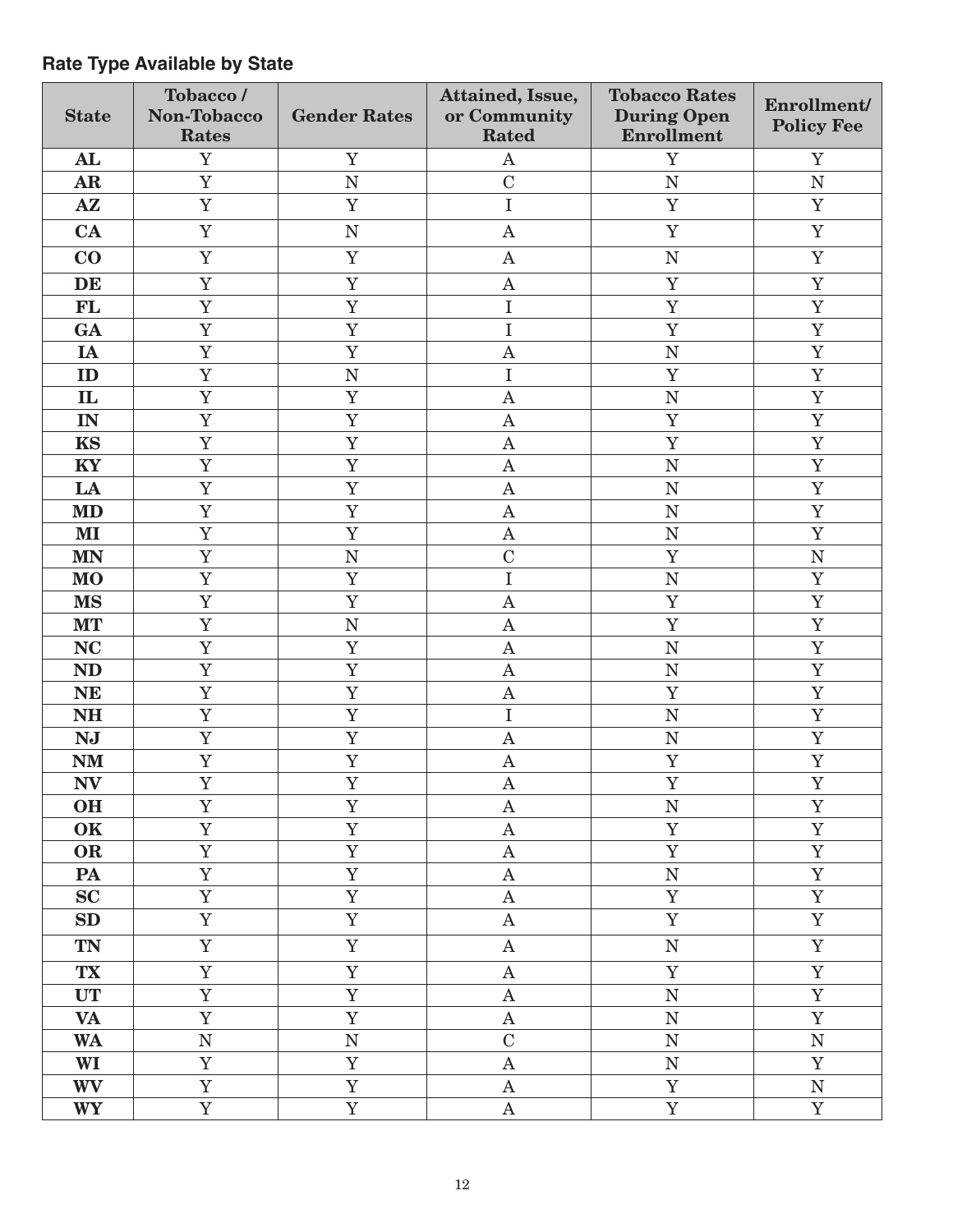# **Height and Weight Chart**

#### **Eligibility**

To determine whether you may purchase coverage, locate your height, then weight in the chart below. If your weight is in the Decline column, we're sorry, you're not eligible for coverage at this time. 

|                    | <b>Decline</b> | <b>Standard</b> | <b>Decline</b> |
|--------------------|----------------|-----------------|----------------|
| Height             | Weight         | Weight          | Weight         |
| 4' 2''             | < 54           | $54 - 145$      | $146 +$        |
| 4'3''              | $< 56$         | $56 - 151$      | $152 +$        |
| 4' 4''             | < 58           | $58 - 157$      | $158 +$        |
| 4'5''              | < 60           | $60 - 163$      | $164 +$        |
| 4'6''              | < 63           | $63 - 170$      | $171 +$        |
| 4'7''              | < 65           | $65 - 176$      | $177 +$        |
| 4' 8''             | < 67           | $67 - 182$      | $183 +$        |
| 4'9''              | < 70           | $70 - 189$      | $190 +$        |
| 4' 10''            | < 72           | $72 - 196$      | $197 +$        |
| 4' 11''            | $< 75\,$       | $75 - 202$      | $203 +$        |
| $5'$ $0''$         | $< 77\,$       | $77 - 209$      | $210 +$        |
| 5' 1''             | < 80           | $80 - 216$      | $217 +$        |
| $5'$ $2''$         | < 83           | $83 - 224$      | $225 +$        |
| $\overline{5'3''}$ | < 85           | $85 - 231$      | $232 +$        |
| 5' 4''             | < 88           | $88 - 238$      | $239 +$        |
| 5' 5''             | $\leq 91$      | $91 - 246$      | $247 +$        |
| $5' 6''$           | < 93           | $93 - 254$      | $255 +$        |
| 5'7''              | < 96           | $96 - 261$      | $262 +$        |
| $5' 8''$           | < 99           | $99 - 269$      | $270 +$        |
| $5'$ 9"            | < 102          | $102 - 277$     | $278 +$        |
| 5' 10''            | $<105$         | $105 - 285$     | $286 +$        |
| 5' 11"             | < 108          | $108 - 293$     | $294 +$        |
| 6' 0''             | < 111          | $111 - 302$     | $303 +$        |
| 6' 1''             | < 114          | $114 - 310$     | $311 +$        |
| 6'2''              | < 117          | $117 - 319$     | $320 +$        |
| 6'3''              | $<$ 121        | $121 - 328$     | $329 +$        |
| 6' 4''             | < 124          | $124 - 336$     | $337 +$        |
| 6'5''              | $<127\,$       | $127 - 345$     | $346 +$        |
| 6'6''              | < 130          | $130 - 354$     | $355 +$        |
| 6'7''              | < 134          | $134 - 363$     | $364 +$        |
| 6' 8''             | $\leq 137$     | $137 - 373$     | $374 +$        |
| 6'9''              | < 140          | $140 - 382$     | $383 +$        |
| 6' 10''            | < 144          | $144 - 392$     | $393 +$        |
| 6' 11"             | < 147          | $147 - 401$     | $402 +$        |
| 7' 0''             | < 151          | $151 - 411$     | $412 +$        |
| 7' 1''             | < 155          | $155 - 421$     | $422 +$        |
| 7'2''              | < 158          | $158 - 431$     | $432 +$        |
| 7'3''              | < 162          | $162 - 441$     | $442 +$        |
| 7'4''              | < 166          | $166 - 451$     | $452 +$        |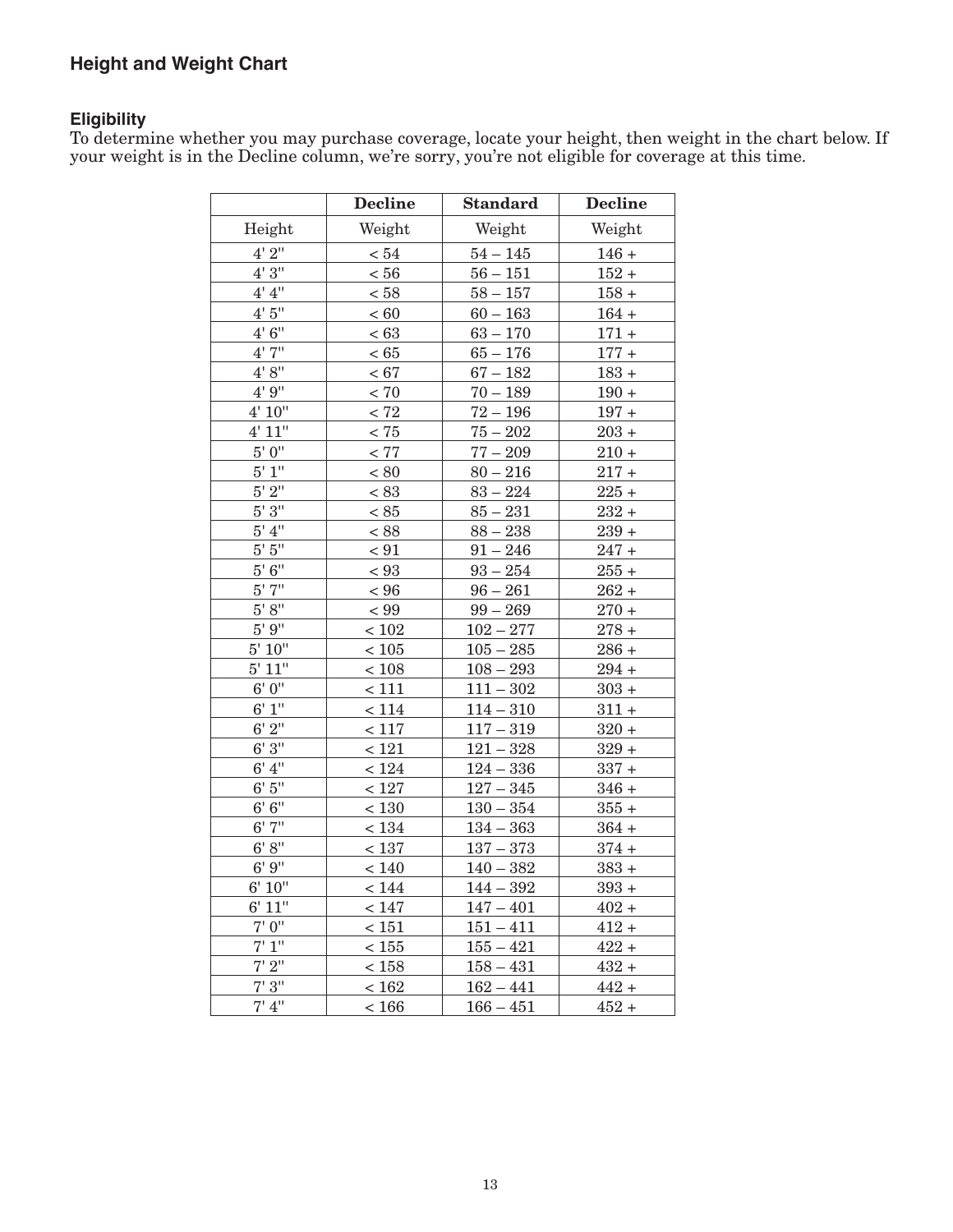# **Enrollment/Policy Fee**

There will be a one-time application fee of \$25.00 (\$6.00 in Mississippi) that will be collected with each applicant's initial payment. For a husband and wife written on the same application, \$50 in fees must be collected. This will not affect the renewal premiums. The application fee does not apply in Arkansas, Minnesota, Washington, or West Virginia.

### **Completing the Method of Payment Form**

#### *Premiums are calculated based upon the applicants exact age at the time of application, not their age as of the requested coverage effective date.*

#### Initial Premium

- The amount determined from the Calculate Your Premium Form will be the amount you enter on the Initial Premium Amount box.
- Mark the appropriate mode for the **initial** payment.

#### Ongoing Premium Payments

- Determine how the client wants to be billed going forward (**renewal**) and select the appropriate mode on the Ongoing Premium Payments section.
- Monthly billing is not allowed.

#### **Collection of Premium**

At least one month's premium must be submitted with the application. If a mode other than monthly is selected, then the full modal premium must be submitted with the application.

- • Money orders, cashier's checks and counter checks are only acceptable if obtained by the applicant. Third party payors cannot obtain a money order or cashier's check on behalf of the applicant.
- In California, only one month's premium can be submitted with the application.

NOTE: Gerber does not accept post-dated checks or payments from Third Parties, including any Foundations as premium for Medicare supplement/Select.

#### **Business Checks**

Business checks are only acceptable if they are submitted for the business owner or the owner's spouse. If submitted for the business owner or spouse, complete the information located on the Payor Information section (Part II) of the Method of Payment Form.

#### **Premium Receipt and Notice of Information Practices**

Leave the Premium Receipt and the Notice of Information Practices with the applicant. The Premium Receipt must be completed when provided to applicant if premium is collected.

NOTE: Do not mail a copy of the receipt with the application.

#### **Shortages**

Gerber will communicate with the producer by telephone, e-mail or FAX in the event of a premium shortage. The application will be held in pending until the balance of the premium is received. Producers may communicate with Underwriting by calling 1-800-646-1999 or by FAX at 1-402-997-1871.

#### **Refunds**

Gerber will make all refunds to the applicant in the event of rejection, incomplete submission, overpayment, cancellations, etc.

#### **Our General Administrative Rule – 12 Month Rate**

Our current administrative practice is not to adjust rates for 12 months from the effective date of coverage.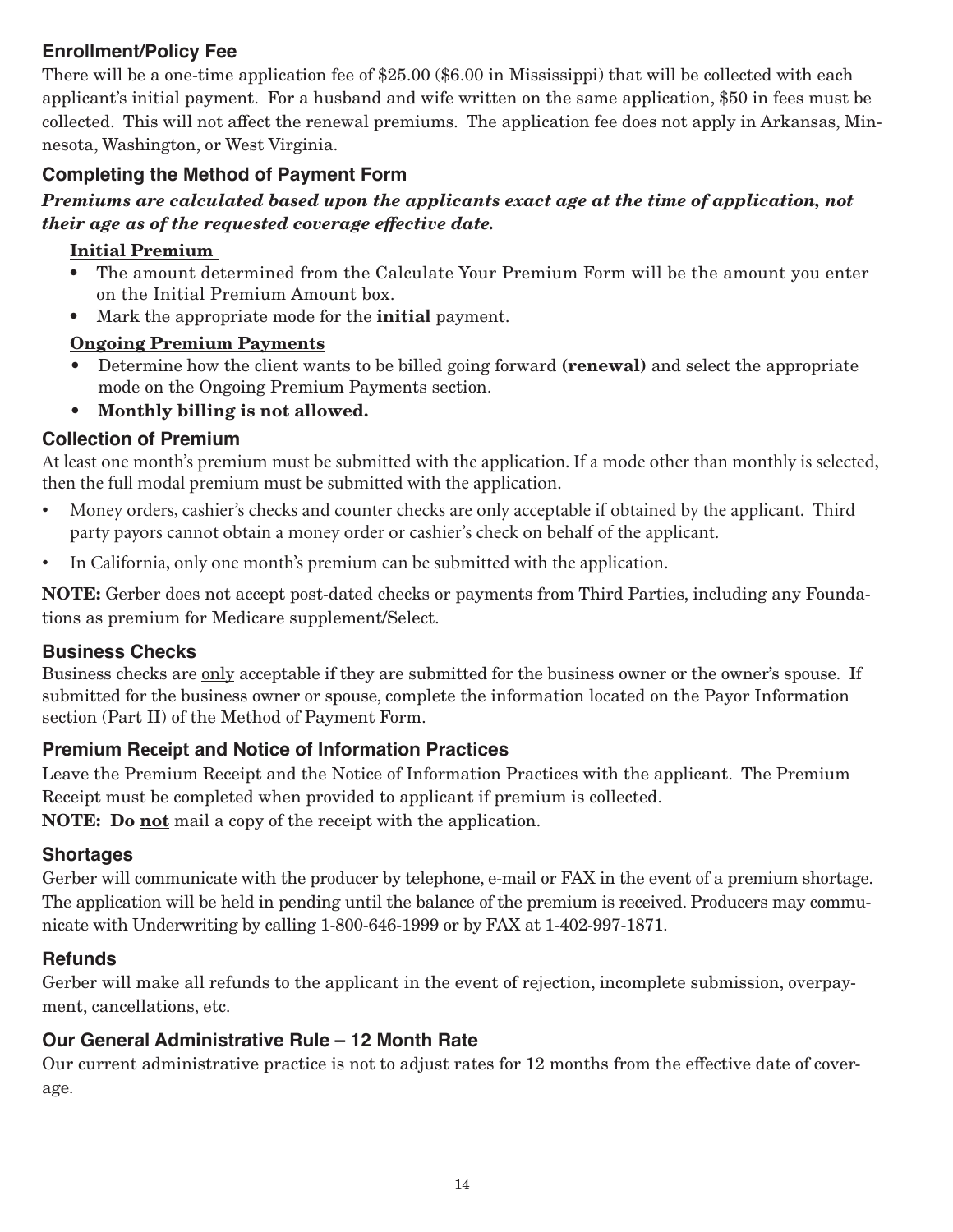# **APPLICATION**

Properly completed applications should be finalized within 5-7 days of receipt at Gerber's administrative office. The ideal turnaround time provided to the producer is 11-14 days, including mail time.

#### **Application Sections**

The application must be completed in it's entirety. Please be sure to review your applications for the following information before submitting.

### Administrative Information

- • Agent Writing Number
- Enter your agent writing number or Social Security number.

Note: You do NOT need to complete the FAV Key field.

### Section A — Plan Information Section

- Entire Section must be completed.
- This section should indicate the plan or policy form selected, requested effective date-and the policy delivery option.

#### Section B — Applicant Information

- Please complete the applicant's residence address in full. If premium notices are to be mailed to an address other than the applicant's residence address, please complete the mailing address in full.
- Age and Date of Birth are the **exact age** as of the **application date.**
- Height/Weight —These are required on underwritten cases.
- • Answer the tobacco question. (Refer to the Calculating Premium section of this Guide for a list of states where Tobacco rates do not apply during open enrollment or guaranteed issue situations).

#### Section C — Medicare Information

- Medicare Claim number, also referred to as the Health Insurance Claim (HIC) number, is vital for electronic claims payment.
- Please indicate if the applicant is covered under Parts A and B of Medicare.

#### Section D — Previous or Existing Coverage Information

- Verify if the applicant is covered through his/her state Medicaid program. If Medicaid is paying for benefits beyond the applicant's Part B premium or the Medicare supplement premium for this policy, then the applicant is not eligible for coverage.
- If the applicant is replacing another Medicare supplement policy, complete question 2 and include the replacement notice.
- If the applicant is leaving a Medicare Advantage plan, complete question 3 and include the replacement notice.
- If the applicant has had any other health insurance coverage in the past 63 days, including coverage through a union plan, employer group health plan, or other non-Medicare supplement coverage, complete question 4.

#### Section  $E -$  Please answer all of the following questions

- If the applicant is applying during a guaranteed issue period, be sure to include proof of eligibility.
- If either Applicant A or B answered "YES" to question 5 OR BOTH questions 6 and 7 in Section E, they can skip to Section H — Agreement and Authorization.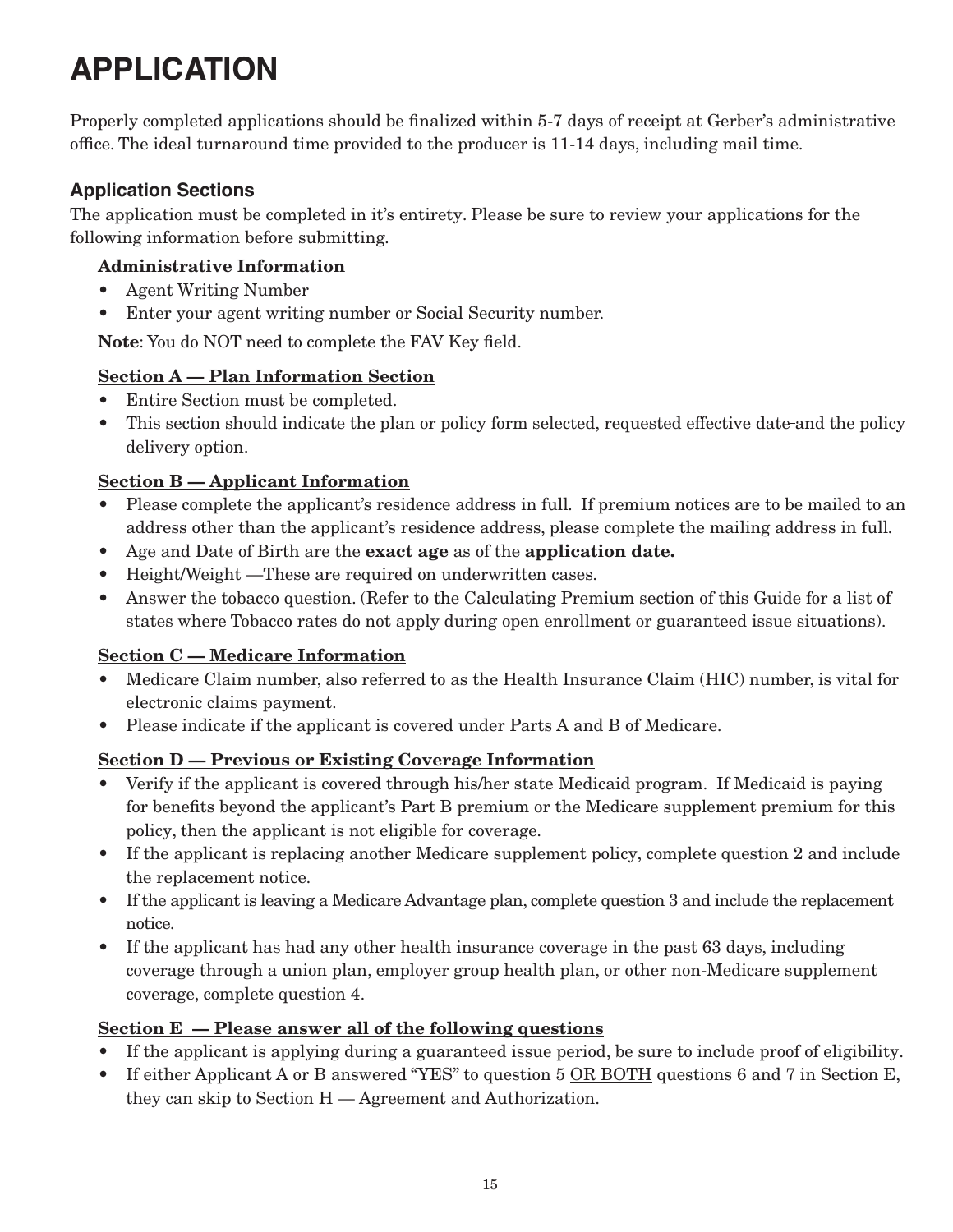#### Section F — Health Information

- If the applicant is applying during an open enrollment or a guaranteed issue period, do not answer the health questions.
- • If applicant is not considered to be in open enrollment or a guaranteed issue situation, all health questions must be answered.

NOTE: In order to be considered eligible for coverage, all health questions must be answered "No." For questions on how to answer a particular health question, see the Health Questions section of this Guide for clarification.

#### Section G — Medication Information

- If the applicant is applying during an open enrollment or a guaranteed issue period, do not answer the medication information section.
- If applicant is not considered to be in open enrollment or a guaranteed issue situation, all medication information must be listed as indicated.

#### Section H – Agreement and Authorization

- • Applicant acknowledges receiving the Guide to Health Insurance and Outline of Coverage. It is required to leave these two documents with the client at the time the application is completed.
- • Applicant agrees to the Authorization to Disclose Personal Information.
- Signatures and dates: required by applicant(s).
- If someone other than the applicant is signing the application (i.e., Power of Attorney), please include copies of the papers appointing that person as the legal representative.

#### Section J — To be Completed by Producer

- The producer(s) must certify that they have:
	- provided the applicant with a copy of the replacement notice if applicable,
	- accurately recorded in the application the information supplied by the applicant,
	- and have interviewed the proposed applicant.

NOTE: Applications will only be accepted with an answer of "No" if the producer has submitted the sales process for review and received written prior approval.

- Signatures and dates: required by producer(s).
- The producer must be appointed in the state where the application is signed.
- • If an application is taken on a Kansas resident, the producer must be appointed in Kansas and in the state where the application is signed.

NOTE: Applicant's signature must match name of applicant on the application. In rare cases where applicant cannot sign his/her name, a mark ("X") is acceptable. For their own protection, producers are advised against acting as sole witness.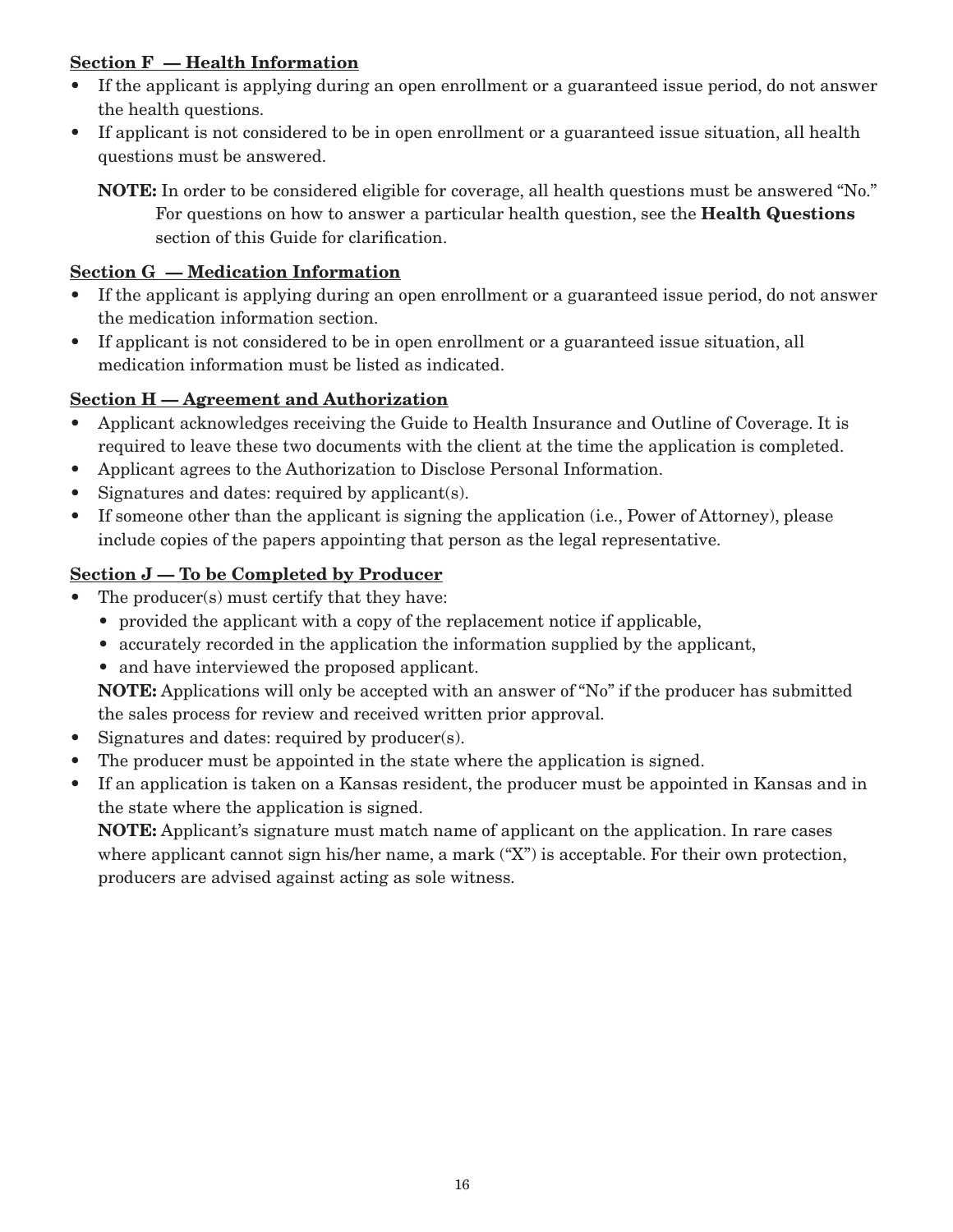# **HEALTH QUESTIONS**

Unless an application is completed during open enrollment or a guarantee issue period, all health questions, including the question regarding prescription medications, must be answered. Our general underwriting philosophy is to deny Medicare supplement coverage if any of the health questions are answered "Yes," including "Not Sure" in California. For a list of uninsurable conditions and the related medications associated with these conditions, please refer to the next two sections in this guide.

There may, however, be situations where an applicant has been receiving medical treatment or taking prescription medication for a long-standing and controlled health condition. Those conditions are listed in health questions 12 and 14.

A condition is considered to be controlled if there have been no changes in treatment or medications for at least two years. If this situation exists and you would like consideration to be given to the application, answer the appropriate question "Yes," and attach an explanation stating how long the condition has existed and how it is being controlled. Be sure to include the names and dosages of all prescription medications.

If you have questions about the interpretation of health questions 12 on the application, please see the information below.

People with diabetes (insulin dependent or treated with oral medications) who also have one or more of the complicating conditions listed in question 12 on the application, are not eligible for coverage. For purposes of this question, hypertension (high blood pressure) is considered a heart condition. Some additional questions to ask your client to determine if he/she does have a complication include:

- 1. Does he/she have eye/vision problems?
- 2. Does he/she have numbness or tingling in the toes or feet?
- 3. Does he/she have problems with circulation? Pain in the legs?

Consideration for coverage may be given to those persons with well-controlled cases of hypertension and diabetes. A case is considered to be well controlled if the person is taking no more than two oral medications for diabetes and no more than two medications for hypertension. A combination of insulin and one oral medication would be the same as two oral medications if the diabetes were well controlled. In general, to verify stability, there should be no changes in the dosages or medications for at least two years. Individual consideration will be given where deemed appropriate. We consider hypertension to be stable if recent average blood pressure readings are 150/85 or lower.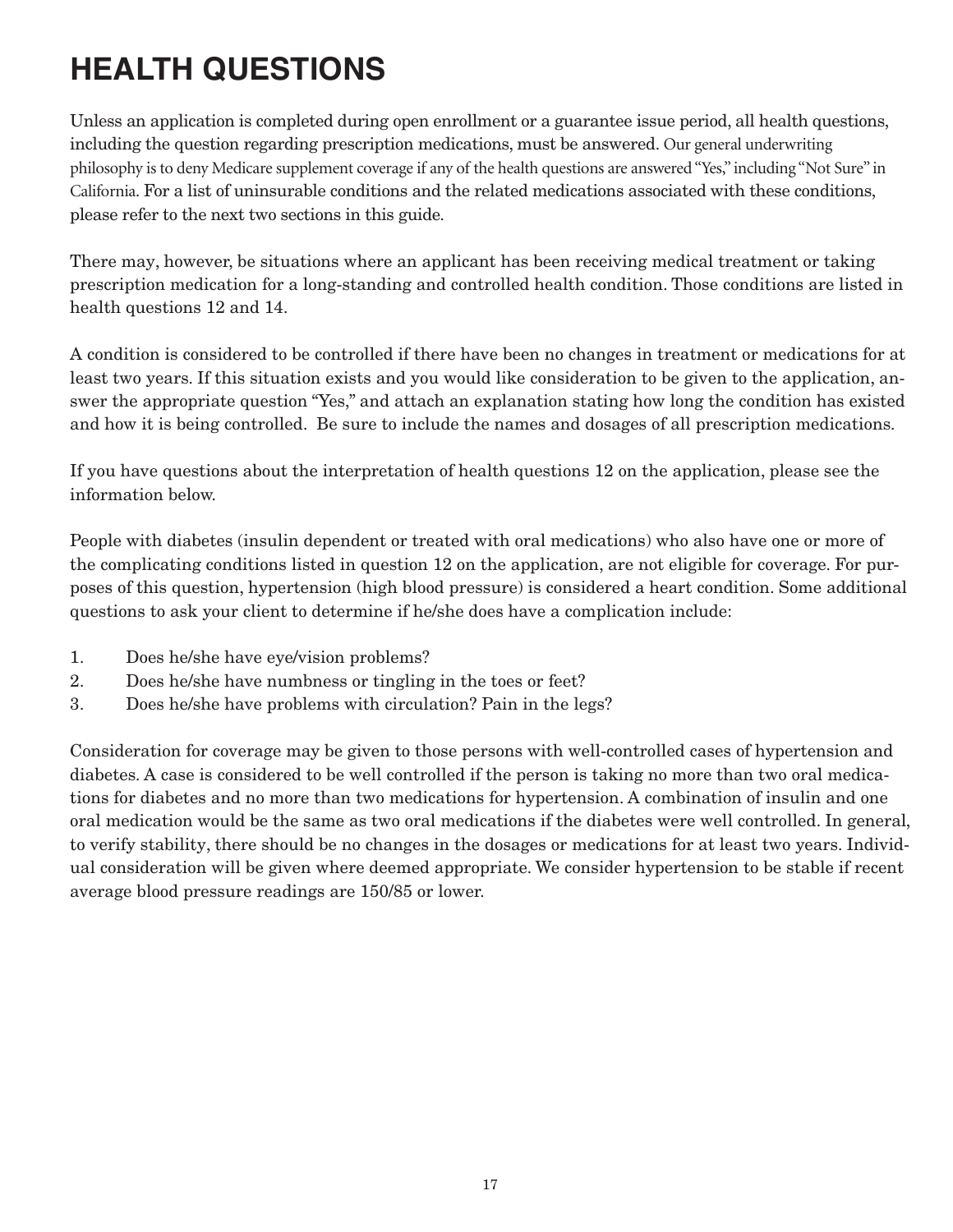### **Uninsurable Health Conditions**

Applications should not be submitted if applicant has the following conditions:

| <b>AIDS</b>                                    | End-Stage Renal Disease (ESRD)                       |
|------------------------------------------------|------------------------------------------------------|
| Alzheimer's Disease                            | Kidney disease requiring dialysis                    |
| <b>ARC</b>                                     | Chronic kidney disease                               |
| Any cardio-pulmonary disorder requiring oxygen | Kidney failure                                       |
| Cirrhosis                                      | Amyotrophic Lateral Sclerosis (Lou Gehrig's Disease) |
| Chronic hepatitis                              | Lupus - Systemic                                     |
| Chronic Obstructive Pulmonary Disease (COPD)   | Multiple Sclerosis                                   |
| Other chronic pulmonary disorders to include:  | Myasthenia Gravis                                    |
| Chronic bronchitis                             | Organ transplant                                     |
| Chronic obstructive lung disease (COLD)        | Osteoporosis with fracture                           |
| Chronic asthma                                 | Parkinson's Disease                                  |
| Chronic interstitial lung disease              | Senile Dementia                                      |
| Chronic pulmonary fibrosis                     | Other cognitive disorders to include:                |
| Cystic fibrosis                                | Mild cognitive impairment (MCI)                      |
| Sarcoidosis                                    | Delirium                                             |
| <b>Bronchiectasis</b>                          | Organic brain disorder                               |
| Scleroderma                                    |                                                      |
| Diabetes (MN and WI only)                      |                                                      |
| Emphysema                                      |                                                      |

In addition to the above conditions, the following will also lead to a decline:

- • Implantable cardiac defibrillator
- Use of supplemental oxygen
- • Use of a nebulizer
- • Asthma requiring continuous use of three or more medications including inhalers
- Taking any medication that must be administered in a physician's office
- Advised to have surgery, medical tests, further diagnostic evaluation, treatment or therapy
- • If applicant's height/weight is in the decline column on the chart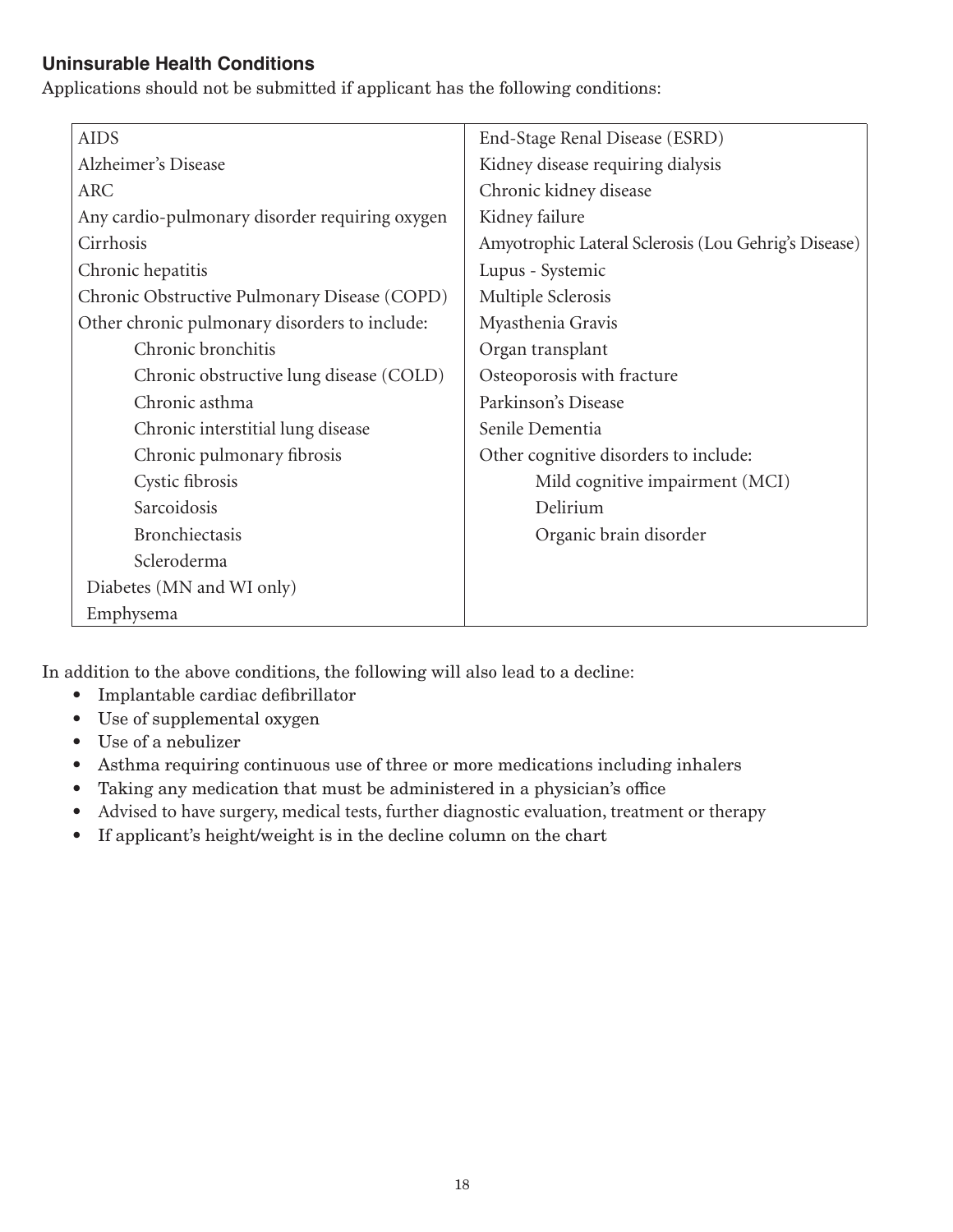# **Partial List of Medications Associated with Uninsurable Health Conditions**

|                  |                                       |                           | This ilst is not all-inclusive. An application should not be submitted if a client is taking any of the following medications |
|------------------|---------------------------------------|---------------------------|-------------------------------------------------------------------------------------------------------------------------------|
| 3TC              | <b>AIDS</b>                           | *Insulin (MN and WI only) | Diabetes                                                                                                                      |
| Acetate          | Prostate Cancer                       | Interferon                | AIDS, Cancer, Hepatitis                                                                                                       |
| Alkeran          | Cancer                                | Indinavir                 | <b>AIDS</b>                                                                                                                   |
| Amantadine       | Parkinson's Disease                   | Invega                    | Schizophrenia                                                                                                                 |
| Apokyn           | Parkinson's Disease                   | Invirase                  | <b>AIDS</b>                                                                                                                   |
| Aptivus          | <b>HIV</b>                            | Kaletra                   | <b>HIV</b>                                                                                                                    |
| Aricept          | Dementia                              | Kemadrin                  | Parkinson's Disease                                                                                                           |
| Artane           | Parkinson's Disease                   | Lasix / Furosemide        |                                                                                                                               |
| Atripla          | <b>HIV</b>                            | $($ >60 mg/day $)$        | Heart Disease                                                                                                                 |
| Avonex           | Multiple Sclerosis                    | L-Dopa                    | Parkinson's Disease                                                                                                           |
| Azilect          | Parkinson's Disease                   | Letairis                  | Pulmonary Hypertension                                                                                                        |
| <b>AZT</b>       | <b>AIDS</b>                           | Leukeran                  | Cancer,                                                                                                                       |
| Baclofen         | Multiple Sclerosis                    |                           | Immunosupression,                                                                                                             |
| <b>BCG</b>       | <b>Bladder Cancer</b>                 |                           | Severe Arthritis                                                                                                              |
| Betaseron        | Multiple Sclerosis                    | Leuprolide                | Prostate Cancer                                                                                                               |
| Bicalutamide     | Prostate Cancer                       | Levodopa                  | Parkinson's Disease                                                                                                           |
| Carbidopa        | Parkinson's Disease                   | Lexiva                    | <b>HIV</b>                                                                                                                    |
| Casodex          | Prostate Cancer                       | Lioresal                  | Multiple Sclerosis                                                                                                            |
| Cerefolin        | Dementia                              | Lomustine                 | Cancer                                                                                                                        |
| Cogentin         | Parkinson's Disease                   | Lupron                    | Cancer                                                                                                                        |
| Cognex           | Dementia                              | Megace                    | Cancer                                                                                                                        |
| Combivir         | <b>HIV</b>                            | Megestrol                 | Cancer                                                                                                                        |
| Comtan           | Parkinson's Disease                   | Mellaril                  | Psychosis                                                                                                                     |
| Copaxone         | Multiple Sclerosis                    | Melphalan                 | Cancer                                                                                                                        |
| Crixivan         | <b>HIV</b>                            | Memantine                 | Alzheimer's Disease                                                                                                           |
| Cytoxan          | Cancer, Severe Arthritis,             | Methotrexate (>25mg/wk)   | Rheumatoid Arthritis                                                                                                          |
|                  | Immunosupression                      | Metrifonate               | Dementia                                                                                                                      |
| D <sub>4</sub> T | <b>AIDS</b>                           | Mirapex                   | Parkinson's Disease                                                                                                           |
| <b>DDC</b>       | <b>AIDS</b>                           | Myleran                   | Cancer                                                                                                                        |
| <b>DDI</b>       | <b>AIDS</b>                           | Namenda                   | Alzheimer's Disease                                                                                                           |
| <b>DES</b>       | Cancer                                | Natrecor                  | <b>CHF</b>                                                                                                                    |
| DuoNeb           | <b>COPD</b>                           | Navane                    | Psychosis                                                                                                                     |
| Eldepryl         | Parkinson's Disease                   | Nelfinavir                | <b>AIDS</b>                                                                                                                   |
| Embrel           | Rheumatoid Arthritis                  | Neoral                    |                                                                                                                               |
| Emtriva          | <b>HIV</b>                            |                           | Immunosupression,<br>Severe Arthritis                                                                                         |
| Epivir           | <b>HIV</b>                            | Neupro                    | Parkinson's Disease                                                                                                           |
| Epogen           | Kidney Failure, AIDS                  | Norvir                    | <b>HIV</b>                                                                                                                    |
| Ergoloid         | Dementia                              | Novatrone                 | Multiple Sclerosis                                                                                                            |
| Exelon           | Dementia                              | Paraplatin                | Cancer                                                                                                                        |
| Fuzeon           | <b>HIV</b>                            | Parlodel                  | Parkinson's Disease                                                                                                           |
| Galantamine      | Dementia                              | Permax                    | Parkinson's Disease                                                                                                           |
| Geodon           | Schizophrenia                         | Prednisone (>10 mg/day)   | Rheumatoid Arthritis, COPD                                                                                                    |
| Gold             | Rheumatoid Arthritis                  | Prezista                  | <b>HIV</b>                                                                                                                    |
| Haldol           | Psychosis                             | Procrit                   | Kidney Failure, AIDS                                                                                                          |
| Herceptin        | Cancer                                | Prolixin                  | Psychosis                                                                                                                     |
| Hydergine        | Dementia                              | Razadyne                  | Dementia                                                                                                                      |
| Hydrea           | Cancer                                | Remicade                  | Rheumatoid Arthritis                                                                                                          |
|                  |                                       | Reminyl                   | Dementia                                                                                                                      |
| Hydroxyurea      | Melanoma, Leukemia,<br>Cancer         | Remodulin                 | Pulmonary Hypertension                                                                                                        |
|                  |                                       | Requip                    | Parkinson's Disease                                                                                                           |
| Imuran           | Immunosupression,<br>Severe Arthritis | Rescriptor                | <b>HIV</b>                                                                                                                    |
|                  |                                       |                           |                                                                                                                               |

This list is not all-inclusive. An application should not be submitted if a client is taking any of the following medications:

\*Coverage not available for individuals with diabetes in MN and WI.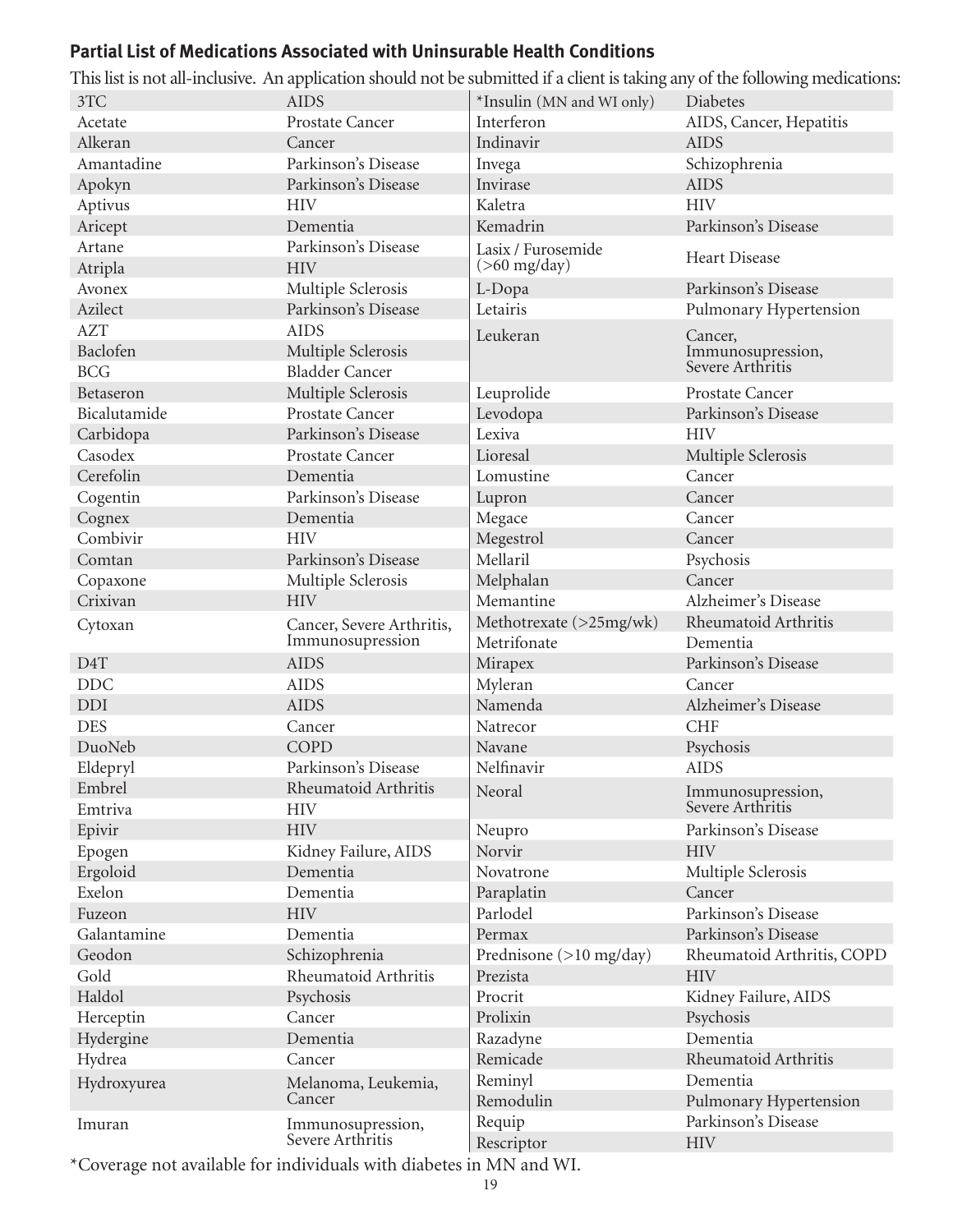### **Partial List of Medications Associated with Uninsurable Health Conditions (continued)**

| Retrovir   | <b>AIDS</b>                   | Trelstar-LA | Prostate Cancer         |
|------------|-------------------------------|-------------|-------------------------|
| Rebif      | Multiple Sclerosis            | Triptorelin | Prostate Cancer         |
| Reyataz    | <b>HIV</b>                    | Trizivir    | <b>HIV</b>              |
| Rilutek    | Amyotrophic Lateral Sclerosis | Truvada     | <b>HIV</b>              |
| Riluzole   | <b>ALS</b>                    | Tysabri     | Multiple Sclerosis      |
| Risperdal  | Psychosis                     | Valycte     | <b>CMV HIV</b>          |
| Ritonavir  | <b>AIDS</b>                   | VePesid     | Cancer                  |
| Sandimmune | Immunosupression,             | Videx       | <b>HIV</b>              |
|            | Severe Arthritis              | Vincristine | Cancer                  |
| Selzentry  | <b>HIV</b>                    | Viracept    | <b>HIV</b>              |
| Sinemet    | Parkinson's Disease           | Viramune    | <b>AIDS</b>             |
| Stalevo    | Parkinson's Disease           | Viread      | <b>HIV</b>              |
| Stelazine  | Psychosis                     | Zanosar     | Cancer                  |
| Sustiva    | <b>AIDS</b>                   | Zelapar     | Parkinson's Disease     |
| Symmetrel  | Parkinson's Disease           | Zerit       | <b>HIV</b>              |
| Tacrine    | Dementia                      | Ziagen      | <b>HIV</b>              |
| Tasmar     | Parkinson's Disease           | Ziprasidone | Schizophrenia           |
| Teslac     | Cancer                        | Zoladex     | Cancer                  |
| Thiotepa   | Cancer                        | Zometa      | Hypercalcemia in Cancer |
| Thorazine  | Psychosis                     |             |                         |

# **MAILING APPLICATIONS TO PROSPECTS**

Mailing a completed application adds a few steps to the normal sales process. Below is a description of the necessary steps.

#### **The Facts**

#### When Face-to-face Interviews Aren't Possible

 Face-to-face interviews are always preferable, however, there will be times when you cannot meet with prospects in person. When necessary, and with the prospect's consent, you may conduct the interview over the phone and mail the completed application to the prospect.\*

 This option is to be used only with people who have responded to lead-generation material or with whom you have ongoing client relationships. It is not appropriate for cold calling as national and corporate do-not- call rules and other compliance requirements apply.

#### The Sales Process

 The method for selling Medicare supplements doesn't change: Call a lead, review coverage, ask for the sale, complete and sign the application, submit the business, deliver the policy. The difference is that parts of the sales process may be conducted via the telephone instead of face-to-face. Consequently, there are a few more steps, outlined on the next two pages, to complete the sale.

#### Improve Time Service

 Submitting complete and accurate information ensures quick time service. Other factors are:

- You must be licensed to sell in the state where the prospect is at the time of solicitation; that is the state where he/she is located when you ask the questions on the application
- If an application is taken on a Kansas resident, the producer must be appointed in Kansas and in the state where the application is signed
- The producer who solicits the business must sign the corresponding application
- You cannot sign blank applications
- It is not acceptable to mail blank applications, brochures and outlines as prospecting material

#### Spot Check for Customer Satisfaction

 To ensure that customers who complete Medicare supplement applications over the phone perceive this process as positive and that it's followed correctly, Gerber will call a portion of these applicants to:

- Verify the content and accuracy of the information submitted
- • Determine their overall satisfaction level
- Confirm that producers followed this process

\*Applies only to Gerber Medicare supplement products and does not change the current underwriting requirements for other Gerber Life Insurance Company products.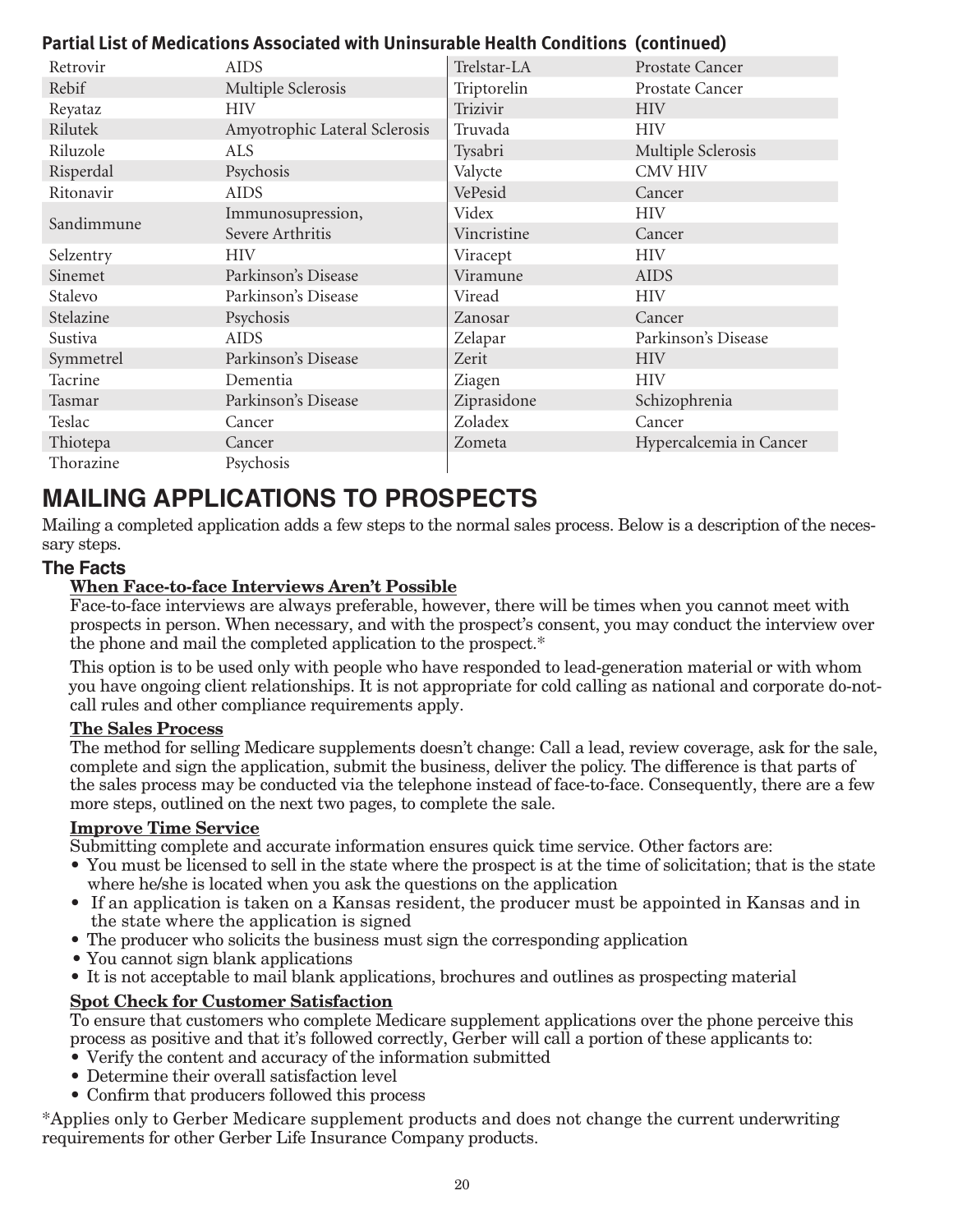# **The Process**

Please complete the following steps when you conduct the Medicare supplement sales interview over the phone and mail the completed application to the prospect:

| <b>Step</b>    | <b>Action</b>                                                                                                                                                                                                                                                                                                                                                                                                                                                                                                                                                                                                                                                                                                                                                                                                         |
|----------------|-----------------------------------------------------------------------------------------------------------------------------------------------------------------------------------------------------------------------------------------------------------------------------------------------------------------------------------------------------------------------------------------------------------------------------------------------------------------------------------------------------------------------------------------------------------------------------------------------------------------------------------------------------------------------------------------------------------------------------------------------------------------------------------------------------------------------|
| $\mathbf{1}$   | Call the prospect who responded to a lead.                                                                                                                                                                                                                                                                                                                                                                                                                                                                                                                                                                                                                                                                                                                                                                            |
|                | When you receive a lead, telephone the person to discuss the benefits, rates and answer questions.<br>Attempt to schedule a face-to-face appointment to review details, ask for the sale and apply for coverage.                                                                                                                                                                                                                                                                                                                                                                                                                                                                                                                                                                                                      |
|                | If the prospect prefers to continue the sales process on the phone, continue to Step 2.                                                                                                                                                                                                                                                                                                                                                                                                                                                                                                                                                                                                                                                                                                                               |
|                | <b>Note:</b> You must be licensed to sell in the state where the prospect is at the time of solicitation; that is the<br>state where he/she is located when asked the questions on the application.                                                                                                                                                                                                                                                                                                                                                                                                                                                                                                                                                                                                                   |
| $\overline{2}$ | Communicate the process.                                                                                                                                                                                                                                                                                                                                                                                                                                                                                                                                                                                                                                                                                                                                                                                              |
|                | If the prospect wants coverage and prefers to apply for a policy over the phone instead of in<br>person, explain the process before proceeding to Step 3:<br>1. Producer asks the prospect the questions on the application and required forms.<br>2. Producer mails the completed application and forms to the prospect for review and his/her signature.<br>3. Prospect carefully reviews the application and forms for completeness and accuracy and signs them.<br>4. Prospect returns the application, forms and premium in the provided postage-paid envelope.<br>5. Producer verifies all the required forms are completed and signed.<br>6. Producer submits the application through your usual channel.<br>7. When issued, the producer delivers the policy according to current policy delivery guidelines. |
| $\bf{3}$       | Complete the required forms over the telephone.                                                                                                                                                                                                                                                                                                                                                                                                                                                                                                                                                                                                                                                                                                                                                                       |
|                | Ask the prospect all the questions on the application, replacement notice and state special forms<br>(if needed) and print the answers. Consider repeating his/her responses for accuracy.                                                                                                                                                                                                                                                                                                                                                                                                                                                                                                                                                                                                                            |
|                | <b>Note:</b> Privacy requirements prohibit discussing eligibility for other products over the telephone.                                                                                                                                                                                                                                                                                                                                                                                                                                                                                                                                                                                                                                                                                                              |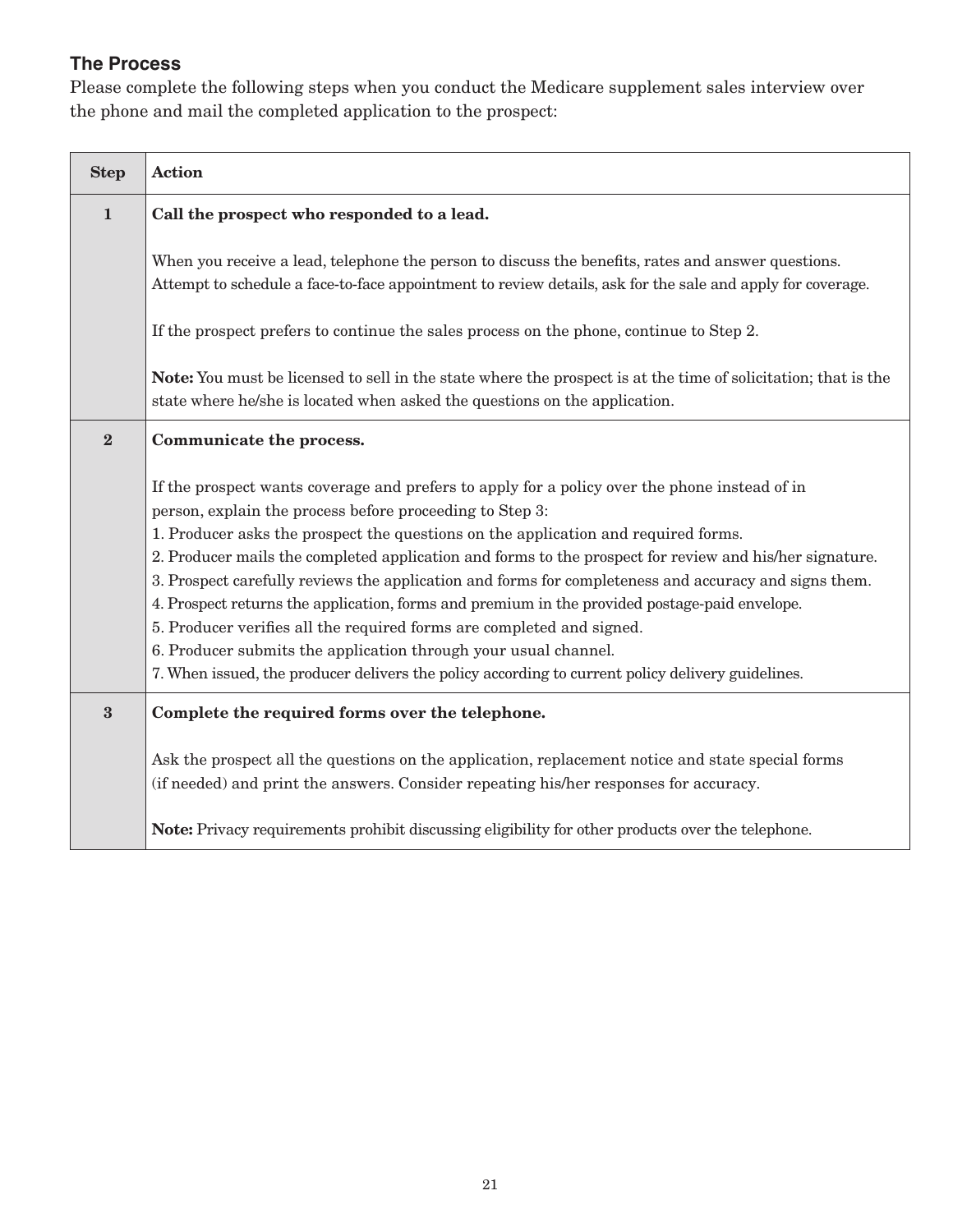| $\overline{\mathbf{4}}$ | Mail forms to the prospect.                                                                                                                                                                                                      |
|-------------------------|----------------------------------------------------------------------------------------------------------------------------------------------------------------------------------------------------------------------------------|
|                         | Place the following in an envelope and mail to the prospect:                                                                                                                                                                     |
|                         | • Cover letter (attach your business card):                                                                                                                                                                                      |
|                         | - Indicating which forms to sign and what to return to you                                                                                                                                                                       |
|                         | - Asking the prospect to verify all information including his/her Medicare card number,                                                                                                                                          |
|                         | to make necessary corrections and initial changes                                                                                                                                                                                |
|                         | - Inviting the prospect to contact you with any questions                                                                                                                                                                        |
|                         | • Application and forms (replacement notice and state special forms, if needed) with signature areas<br>and premium highlighted                                                                                                  |
|                         | · Outline of Coverage, Guide to Health Insurance for People with Medicare                                                                                                                                                        |
|                         | • Postage-paid addressed envelope                                                                                                                                                                                                |
|                         | <b>Note:</b> Plan availability and premium rates are based on when the application is signed. The producer<br>must communicate changes in plan availability or premium to the prospect before submitting the forms<br>to Gerber. |
| ${\bf 5}$               | Prospect reviews and signs forms.                                                                                                                                                                                                |
|                         |                                                                                                                                                                                                                                  |
|                         | Once the prospect receives the application and forms, he/she:<br>• Verifies the responses and initials any corrections                                                                                                           |
|                         | • Signs the application and forms as highlighted                                                                                                                                                                                 |
|                         | • Returns the application and forms to the producer in the provided envelope                                                                                                                                                     |
|                         |                                                                                                                                                                                                                                  |
| $\boldsymbol{6}$        | Verify and sign forms.                                                                                                                                                                                                           |
|                         | When you receive the envelope from the prospect, you:                                                                                                                                                                            |
|                         | • Check that you have the first premium payment and the completed and signed application and forms                                                                                                                               |
|                         | • Verify that the prospect initialed any changes                                                                                                                                                                                 |
|                         | • Sign the required items                                                                                                                                                                                                        |
|                         | • Send the Premium Receipt to the applicant                                                                                                                                                                                      |
|                         | <b>Note:</b> The producer who solicited the business must sign the application.                                                                                                                                                  |
| $\bf 7$                 | Submit for processing.                                                                                                                                                                                                           |
|                         | Submit the business (application and forms) in the usual manner.                                                                                                                                                                 |
| $\bf 8$                 | Deliver the policy according to current policy delivery guidelines.                                                                                                                                                              |

# **Questions?**

Call Sales Support, 1-877-617-5592.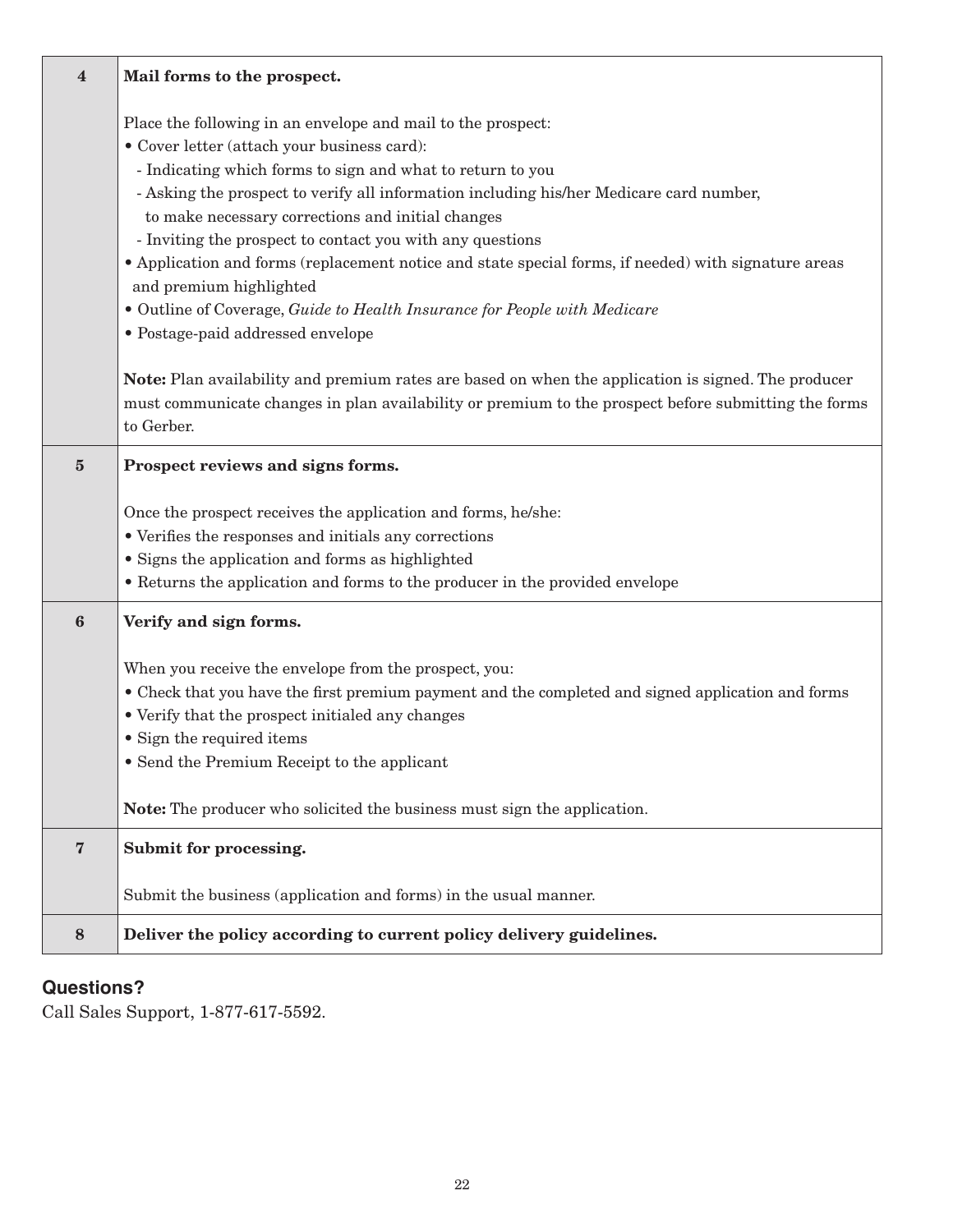# **REQUIRED FORMS**

# **Application**

Only current Medicare supplement applications may be used in applying for coverage. A copy of the completed application will be made by Gerber and attached to the policy to make it part of the contract.

The agent is responsible for submitting completed applications to Gerber's administrative office.

#### **Producer Information Page**

Producers must include their name and Agent Writing Number or Social Security number. A maximum of two producers are allowed and they should indicate the commission percentage shares, which must total 100%. Commission Code is required only if the producer is not appointed or licensed or is changing brokerage firms.

#### **Method of Payment Form**

Complete this required form regarding payment options and submit with all applications.

### **Premium and Notice of Information Practices**

Receipt must be completed and provided to applicant as receipt for premium collected. Notice must be provided to applicant.

### **Replacement Form**

The replacement form must be signed and submitted with the application when replacing any Medicare supplement or Medicare Advantage application. A signed replacement notice must be left with the applicant; a second signed replacement notice must be submitted with the application.

In Wisconsin, the replacement form must also be completed when replacing any other health insurance.

#### **Select Disclosure Agreement**

The Select Disclosure Agreement form must be signed and submitted with the application when a Select plan is chosen (Select plan not available in all states).

#### **Agent or Witness Certification for Non-English Speaking and/or Reading Applicants**

If the applicant does not speak English, this form is to be completed by the agent if agent is translating or a witness if a witness is translating. A copy must be submitted with the application and a copy left with the applicant.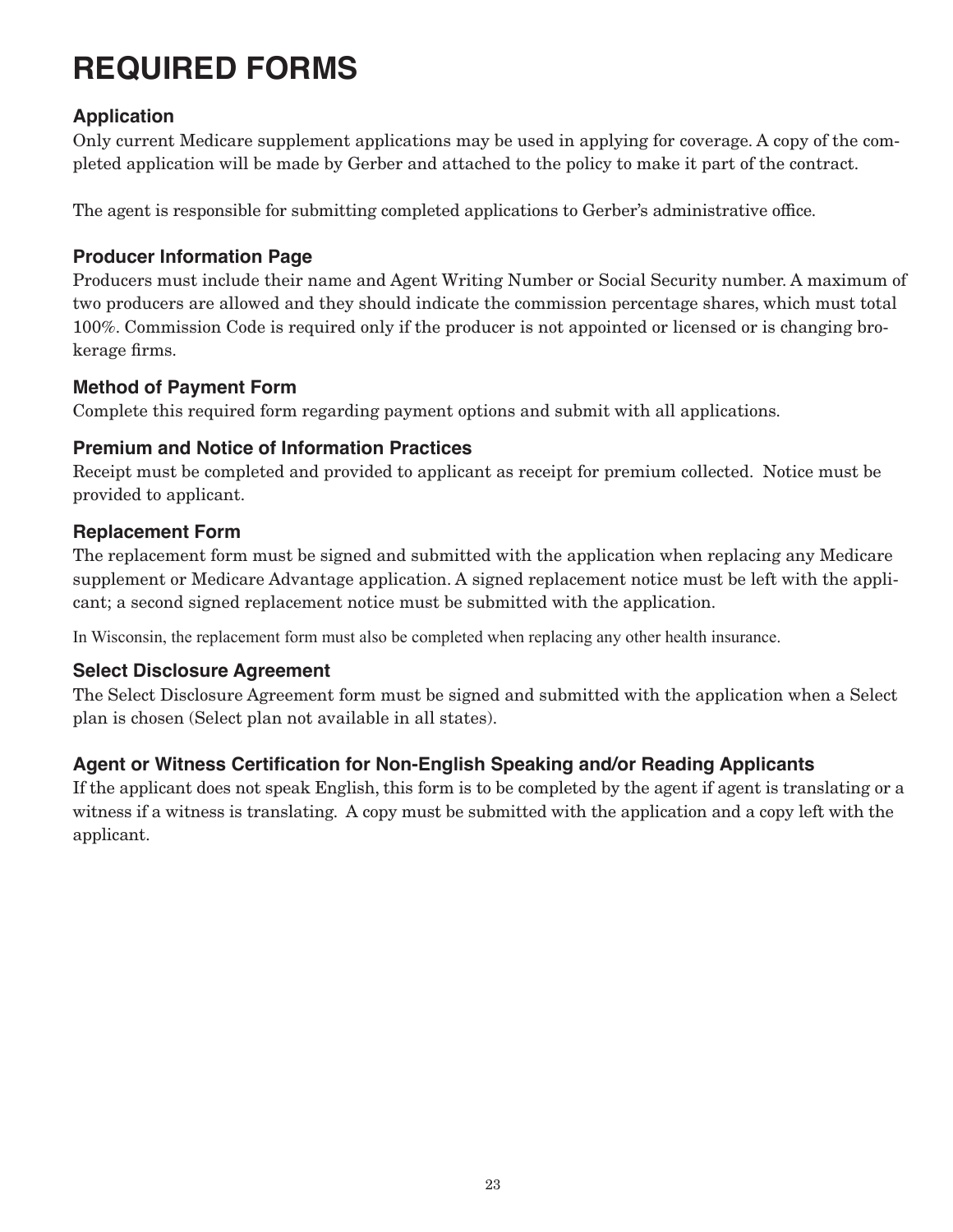# **STATE SPECIAL FORMS**

Forms specifically mandated by states to accompany point of sale material.

#### Arkansas

Documentation of Solicitation of Medicare Related Products form – Form must be completed and retained in agent's file for the applicant.

### California

California Agent / Applicant Meeting Form – To be completed and signed by the Gerber Life Insurance Company representative and given to applicant when a meeting to discuss Medicare supplement insurance is scheduled.

Guarantee Issue and Open Enrollment Notice for California – This form includes the requirements for individuals who are eligible for Guarantee Issue. This form must be read and signed by the Applicant and Agent. A copy must be submitted with all applications and a copy left with the Applicant.

### Colorado

Commission Disclosure Form – This form is to be completed by the Agent, then signed by the Agent and Applicant. Leave a copy with the Applicant and retain a copy in the agent's file for the applicant.

#### Florida

Florida Certification Form – This form is to be completed by the Agent, then signed by the Agent and Applicant. A copy must be submitted with the application and a copy left with the Applicant.

### Illinois

Medicare Supplement Checklist – The Checklist must be completed and submitted with the application and a copy left with the applicant.

#### Iowa

Important Notice before You Buy Health Insurance – To be left with the Applicant.

#### Kentucky

Medicare Supplement Comparison Statement – Form should be completed when replacing a Medicare supplement or Medicare Advantage plan and submitted with the application.

#### Louisiana

Your Rights Regarding the Release and Use of Genetic Information – This form is to be left with the Applicant.

#### Maryland

Eligible Persons for Guarantee Issue and Open Enrollment – To be left with the Applicant.

#### Minnesota

Agent Information Form – This form is be completed and signed by the Agent and left with the applicant.

#### Montana

Privacy Notice – This form is to be left with the Applicant.

#### Nebraska

Senior Health Counseling Notice – This form is to be left with the Applicant.